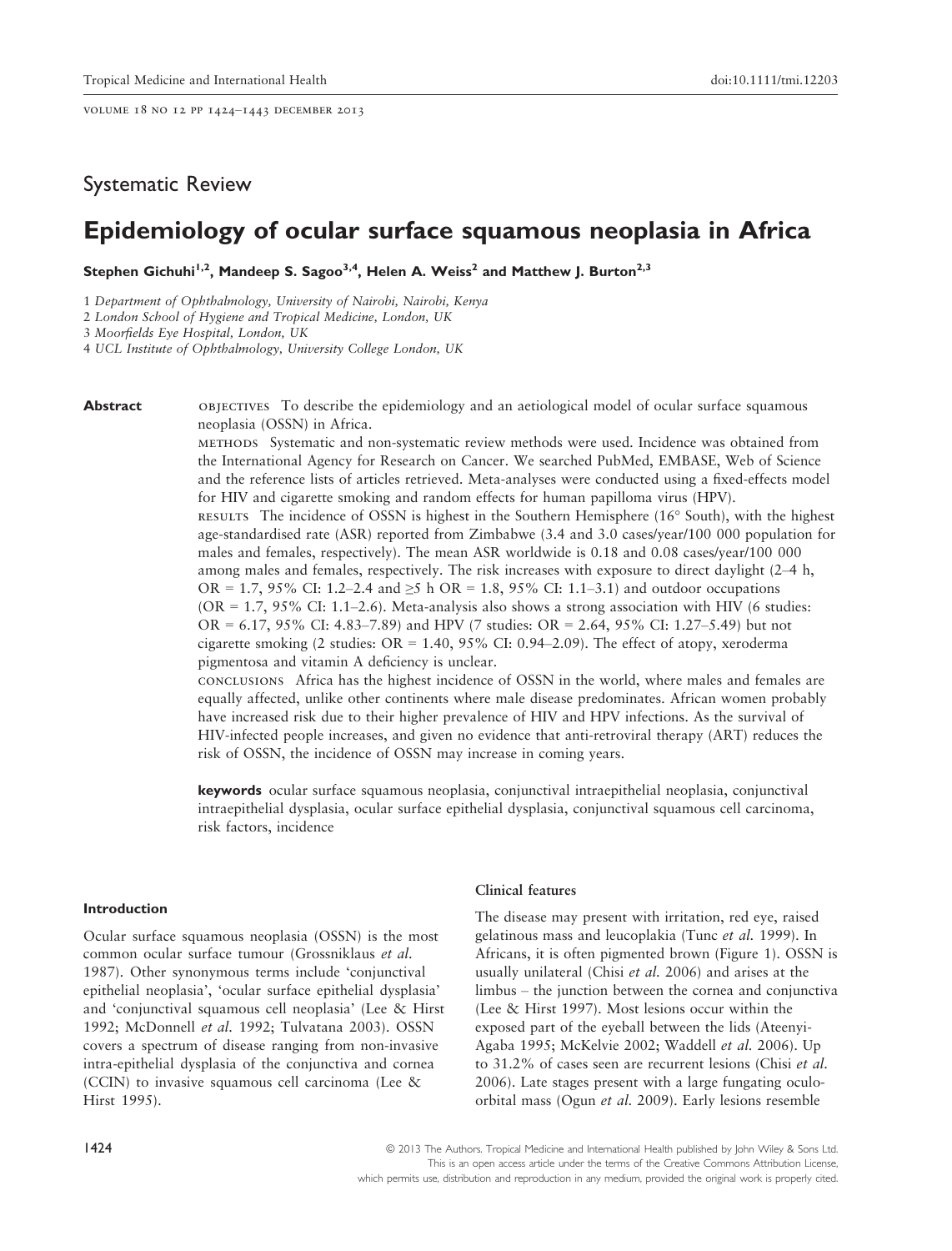



**(c)** Large lesion with corneal extension but not involving the fornices



**(a)** Small lesion with leuloplakia **(b)** Medium sized lesion with pigmentation



**(d)** Very large lesion extending into the orbit

Figure 1 A range of clinical presentations of ocular surface squamous neoplasia (OSSN) in East Africa. (a) Small lesion with leukoplakia; (b) Medium sized lesion with pigmentation; (c) Large lesion with corneal extension but not involving the fornices; (d) Very large lesion extending into the orbit.

Table 1 Histopathological classification of ocular surface squamous neoplasia (OSSN), Basti & Macsai (2003) and American Joint Committee on Cancer (2010)

Benign Squamous papilloma Pseudoepitheliomatous hyperplasia Benign hereditary intraepithelial dyskeratosis Pre-invasive Conjunctival intraepithelial neoplasia (CIN) CIN I (mild dysplasia) – confined to the basal third of the conjunctival epithelium CIN II (moderate dysplasia) – extends into the middle third of the conjunctival epithelium CIN III (severe dysplasia) – extends into the superficial third of the conjunctival epithelium CIS (carcinoma-in-situ) – full thickness dysplasia\* Invasive Squamous cell carcinoma GX – grade cannot be defined G1 – Well differentiated G2 – Moderately differentiated G3 – Poorly differentiated G4 – undifferentiated Mucoepidermoid carcinoma

\*The American Joint Committee on Cancer (AJCC) staging manual 2010 classifies CIS under CIN.

benign growths such as pterygia and pingueculae. OSSN can be the first manifestation of HIV infection in about 50% of cases in HIV-endemic settings (Porges & Groisman 2003; Spitzer et al. 2008).

# Histopathology

Histologically, OSSN may be classified into 3 forms: benign, pre-invasive and invasive (Table 1; Basti & Macsai 2003). The term OSSN usually excludes the benign forms. The term 'invasive' indicates infiltration through the basement membrane of the conjunctival epithelium into the underlying stroma (Basti & Macsai 2003; Shields & Shields 2004).

# Epidemiology overview

Two disease patterns of OSSN are recognised: older, predominantly male in temperate climates, not associated with HIV or human papilloma virus (HPV); and younger men and women, in tropical climates, associated with HIV and HPV. The latter represents a public health challenge in Africa in relation to the HIV pandemic and late presentation of large tumours (Ukponmwan et al. 2002; Chisi et al. 2006; Ogun et al. 2009), diagnostic difficulties (Furahini & Lewallen 2010), malignant transformation and high recurrence rates after treatment (1-year recurrence of 16.6% reported in Tanzania; Makupa et al. 2012). Experienced surgeons report lower recurrences (3.2%) after excision (Waddell et al. 2006). Trial data to guide management in this context are lacking (Gichuhi & Irlam 2013). For the temperate pattern of disease, one randomised controlled crossover trial in Australia compared mitomycin-C with placebo in participants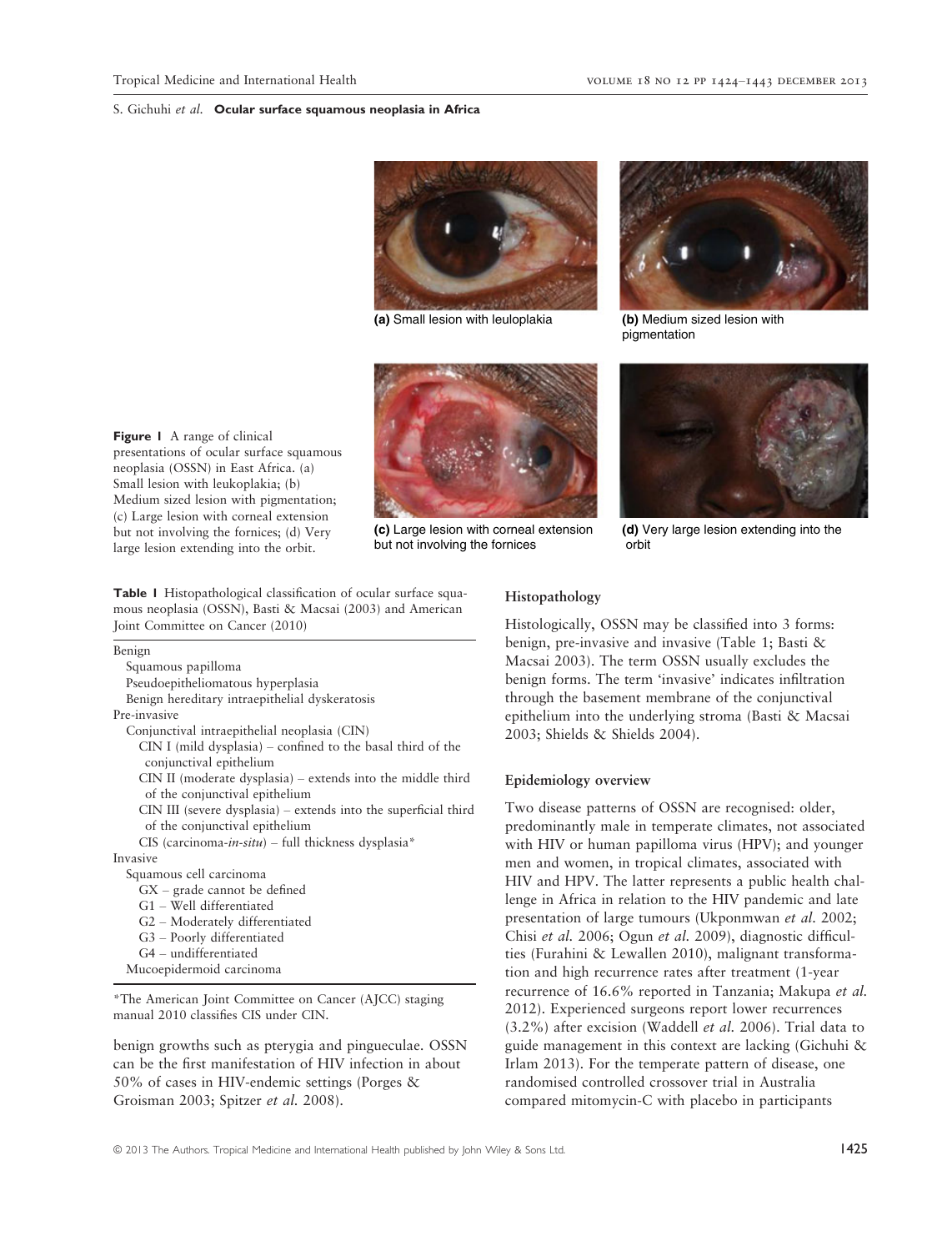whose average age was 67 years (Hirst 2007). There was a significant treatment effect on clinically assessed complete resolution of lesions ( $P = 0.0005$ ), but no effect on histologically assessed complete resolution ( $P = 0.49$ ).

# Incidence rates and geographical variation

Incidence estimates for OSSN are difficult to ascertain and vary regionally (Table 2). The first paper to examine this used cancer registry data from International Agency for Research on Cancer (IARC; Newton et al. 1996). A subset of these data were used in a subsequent publication looking at variation in incidence across the USA (Emmanuel et al. 2012). However, published results need to be interpreted with caution – firstly, all eye cancers are classified together by the International Classification of Diseases for Oncology (ICD-O-3 C.69) while other databases classify squamous cell carcinoma of the conjunctiva (SCCC) with head and neck cancers (Lee et al. 2000; Curado et al. 2007; Parkin et al. 2010). OSSN is not recognised as a separate entity. Squamous cell carcinomas that are site-coded for the eye (C69) probably include some cancers that originate in the eyelid skin (WHO 2000, 2010; Curado et al. 2007). Secondly, the availability of histopathology services to confirm OSSN diagnosis is often limited in low- and middleincome countries (Furahini & Lewallen 2010). Thirdly, health information systems tend to capture invasive squamous cell carcinoma (SCC) but not earlier stages. Countries reporting higher rates of SCC (mostly in Africa) only started sending cancer registry data to IARC in the mid-1980s (Curado et al. 2007). Completeness of the current IARC database is hampered in that only data from 80 countries were submitted, of which 75% was of acceptable quality, and not all countries had data on

squamous cell carcinoma in the eye under code C69. Africa had the lowest level of acceptable quality of data (36%). Fourthly, crude incidence rates can be influenced by population structure, a problem often addressed by reporting age-standardised incidence rates. Finally, in areas with limited health facilities for cancer treatment where a large number of patients are treated outside the reference area, incidence may be underestimated. Moreover, in defining incidence from different sources, it may be difficult to distinguish between recurrence or extension of an existing cancer on one hand and the development of a new primary on the other. Analysis of incidence time trends is also difficult if geographical coverage, ICD revisions and disease definitions in a registry change.

# Methods for this review

Systematic and non-systematic review methods were used. No a priori systematic review protocol had been published. Incidence data were obtained from the current IARC report (9th Volume) covering the period 1998–2002. The IARC collates data from cancer registries worldwide. The report uses ICD codes to show the age-standardised incidence per 100 000 population stratified by sex and histological type. Under code C.69 where eye cancers are reported, the four main groups are retinoblastoma, malignant melanoma, carcinomas (11.4% of all eye cancers), sarcoma and other unspecified tumours. Under carcinomas, there are three subgroups – SCC (principally tumours of the conjunctiva and cornea, comprising 70% of the carcinoma subgroup), other specified carcinoma (adenocarcinomas of the lacrimal gland and lacrimal duct) and unspecified carcinomas. We extracted data from the SCC subgroup.

Table 2 Age-standardized incidence rates of squamous cell carcinoma in the eye (ICD-O-3 C.69) by continent for the period 1998– 2002 (Curado et al. 2007)

|                         | Age-standardized incidence rate (cases/year/100 000 pop) |                               |            |
|-------------------------|----------------------------------------------------------|-------------------------------|------------|
| Region                  | Males mean (95% CI)                                      | Females mean (95% CI)         | $P$ -value |
| Africa                  | 1.38 $(-1.00 \text{ to } 3.75)$                          | $1.18$ (-1.08 to 3.43)        | 0.853      |
| Central & South America | $0.48$ (0.33 to 0.62)                                    | $0.21$ (0.10 to 0.33)         | 0.005      |
| Oceania                 | $0.28$ (0.14 to 0.41)                                    | $0.05(0.01 \text{ to } 0.10)$ | 0.002      |
| North America           | $0.08$ (0.06 to 0.10)                                    | $0.00$ (0.00 to 0.01)         | < 0.001    |
| Asia                    | $0.08$ (0.01 to 0.14)                                    | $0.05(0.00 \text{ to } 0.09)$ | 0.416      |
| Europe                  | $0.05(0.02 \text{ to } 0.08)$                            | $0.01$ (0.00 to 0.03)         | 0.033      |
| Southern Hemisphere     | $0.61$ (0.14 to 1.09)                                    | $0.33$ (-0.12 to 0.78)        | 0.355      |
| Northern Hemisphere     | $0.10$ (0.06 to 0.14)                                    | $0.05(0.00 \text{ to } 0.08)$ | 0.045      |
| Worldwide estimate      | $0.18(0.09)$ to $0.26$                                   | $0.08$ (0.01 to 0.15)         | 0.091      |

CI = confidence interval.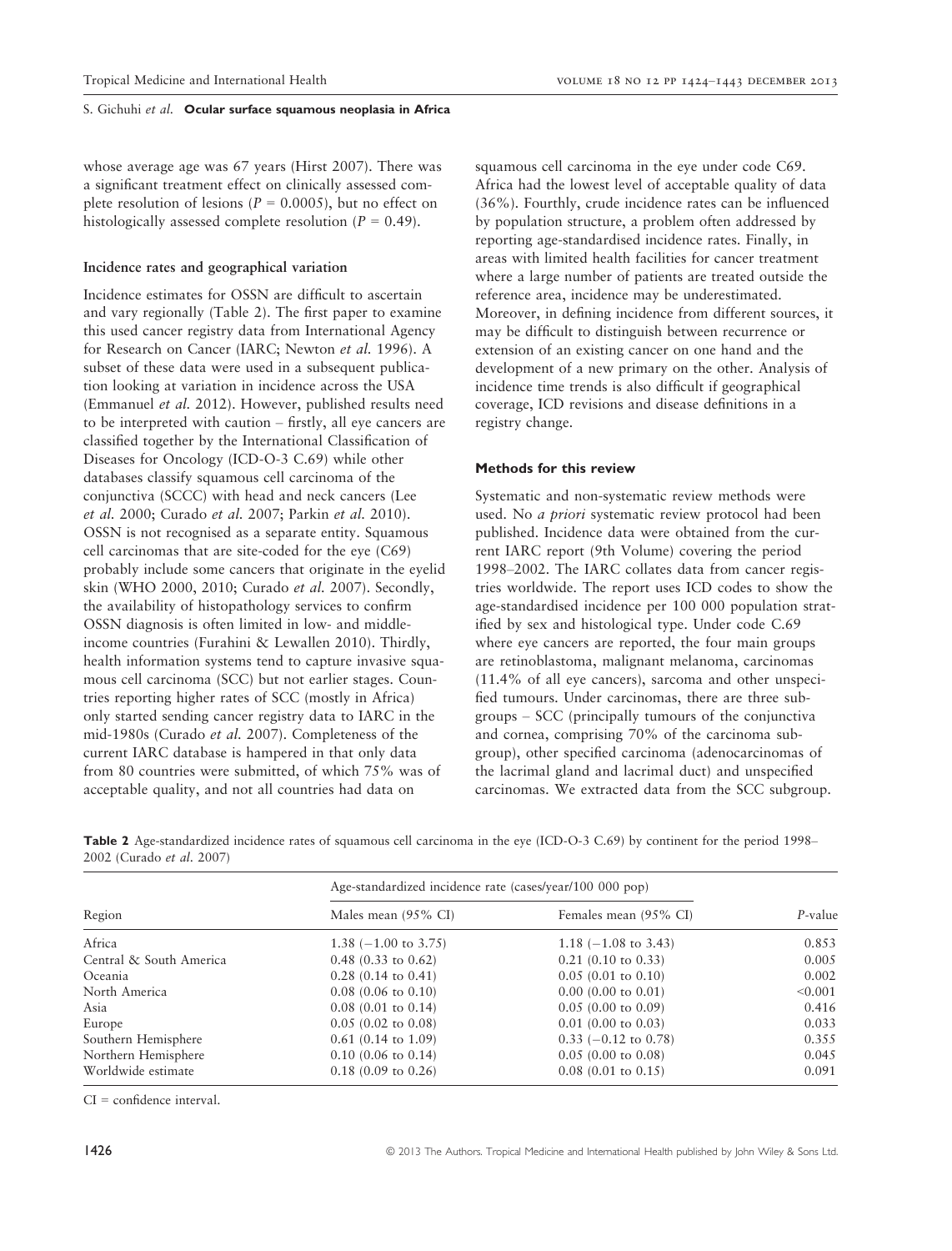

KEY: Dot size is directly proportional to incidence. Males are shown in blue and females in red. Overlaps between males and females appear purple in colour

Figure 2 Worldwide mapping of the age-standardized incidence rates (ASR) of squamous cell carcinoma of the eye (ICD-O-3 C.69) for the period 1998–2002 (Curado et al. 2007). Key: Dot size is directly proportional to incidence. Males are shown in blue and females in red. Overlaps between males and females appear purple in colour.

The coordinates locating each registry were obtained from http://itouchmap.com/latlong.html.

We searched PubMed, EMBASE and Web of Science for systematic reviews, meta-analysis and case–control studies using 'OSSN', 'conjunctival squamous cell carcinoma', 'risk factors' and their synonyms as key words with no language restrictions. Abstracts were assessed and studies were selected if they reported analysis of known or suspected risk factors. The search was conducted on 2 January 2013 and updated on 31 May 2013. Data were extracted from the full texts of articles and additional articles obtained from their reference lists. Meta-analyses were conducted where appropriate. A fixed-effects model was used for HIV and cigarette smoking. A random-effects model was chosen for HPV after investigation of heterogeneity.

# Results and discussion

Africa has the highest age-standardised incidence rate of ocular SCC followed by Central and South America then Oceania (Australia, New Zealand and Hawaii), respectively (Table 2 and Figure 2). The rate in Africa is about 9–10 times higher than in Europe and North America. The highest incidence rate is 3.4 cases/year/100 000 among males and 3.0 cases/year/100 000 among females in Zimbabwe (Curado et al. 2007). Uganda follows with 1.6 cases/year/100 000 for males and females. Australia

comes third with 0.3–0.5 cases/year/100 000 in parts of that country. Other countries have rates between 0 and 0.1 cases/year/100 000. The rates have a right-skewed bell-shaped distribution peaking at latitude 16° South (Figure 3). Incidence rates are higher in the Southern Hemisphere than the Northern Hemisphere, with male ASR = 0.61 cases/year/100 000 (95% CI: 0.14–1.09) and female ASR =  $0.33$  (95% CI:  $-0.12$  to 0.78) in the Southern Hemisphere, compared with male ASR = 0.10 (95% CI: 0.06–0.14) and female ASR = 0.05 (95% CI: 0.00–0.08) in the Northern Hemisphere.

The high rates in Africa are consistent with other estimates from the region. A Tanzanian study estimated the incidence of suspected OSSN from 2006 to 2008 using operating theatre records across the country. Although there was no histological confirmation in all cases, the incidence was found to be 2.2 cases/year/100 000 (Furahini & Lewallen 2010). Uganda reported a peak incidence of 3.5 cases/year/100 000 in 1992 (Ateenyi-Agaba 1995). More recent data from the Kampala Cancer Registry also show a marked increase, although it is reported as ocular cancer, rather than specifically as OSSN (Wabinga et al. 2000).

Cancer registry data in two African countries show that OSSN has become more prevalent with time. In Zimbabwe, the age-adjusted annual incidence rates of SCCC underwent a more than 10-fold increase from 0.17 to 1.8/100 000 between 1990 and 1999 (Masanganise et al. 2008) while the prevalence of OSSN among ocular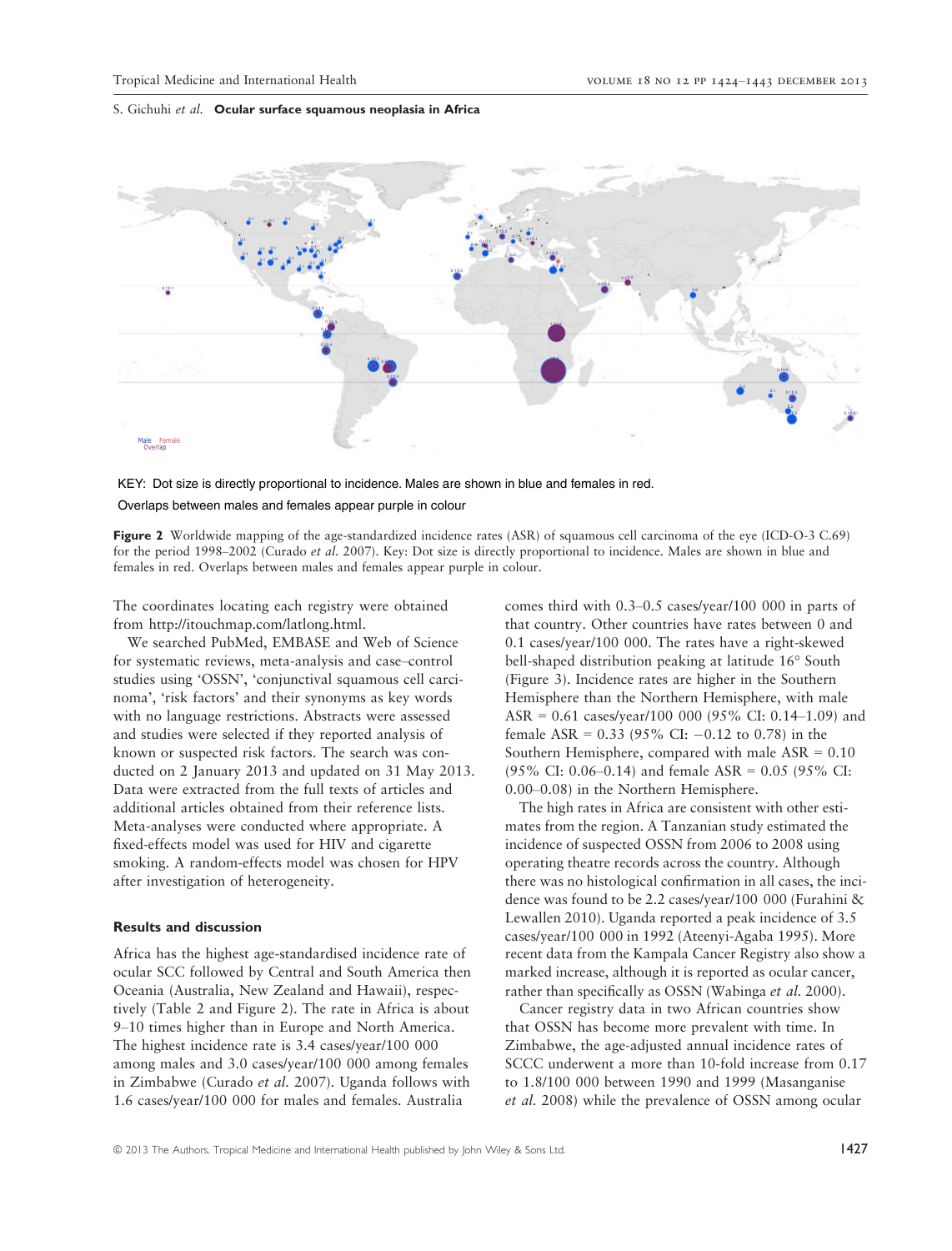

Figure 3 The age-standardized incidence rates (ASR) of squamous cell carcinoma of the eye (ICD-O-3 C.69) for the period 1998–2002 (Curado et al. 2007).

Table 3 The proportion of orbital exenterations performed due to ocular squamous cell carcinoma in different regions of the world

| Year (ref.)                      | Country   | No. of exenterations $(N)$ | No. due to SCCC $(n)$ | Proportion $(n/N)$ (%) |
|----------------------------------|-----------|----------------------------|-----------------------|------------------------|
| 2011 (Ackuaku-Dogbe 2011)        | Ghana     | 25                         |                       | 76                     |
| 2001 (Masanganise & Magava 2001) | Zimbabwe  | 23                         |                       | .57                    |
| 2007 (Nemet et al. 2007)         | Australia | 38                         |                       | 32                     |
| 2004 (Pushker et al. 2004)       | India     | 26                         |                       | 15                     |
| 2008 (Croce <i>et al.</i> 2008)  | Italy*    |                            |                       | 13                     |
| 2005 (Rahman et al. 2005)        | UK†       | 69                         | h                     |                        |

\*Included children.

†Mainly elderly patients.

surface tumour biopsy specimens increased from 33% in 1996 to 58% by 2000 (Pola et al. 2003).

OSSN is the most common indication for orbital exenteration performed in adults in Africa (Table 3; Pola et al 2003). This surgical procedure to excise all the orbital tissue including stripping the periosteum from the orbital walls is performed in cases with advanced disease. More than half (≥57%) the exenterations performed in Africa are for OSSN compared with 32% in Australia and 9–15% in Europe and India. Although available data does not clearly distinguish those performed for primary eyelid disease from conjunctival disease, SCC still emerges as an important cause in Africa. Eyelid SCC is uncommon in Africa (Templeton 1967, 1973).

#### Incidence of OSSN by age and sex

In temperate countries, OSSN remains a rare, slowgrowing tumour of elderly males (70–80% are males with a mean age of about 60 years; Lee & Hirst 1997; Tunc et al. 1999). In contrast, in tropical countries, particularly in Eastern and Southern Africa, the prevalence is highest among young people in their 30s and among women (50–70%; Table 4; Poole 1999; Pola et al. 2003; Chisi et al. 2006; Furahini & Lewallen 2010). Within East Africa, the pattern of SCCC in the 1960s differed to that seen today. In 1967, the average age of affected patients was 48 years, and males were four times more frequently affected than females (Templeton 1967).

Worldwide, IARC data show that the overall incidence is higher in males than females but the difference is not statistically significant (Figure 3 and Table 2). The mean male ASR worldwide is 0.18 cases/year/100 000 (95% CI: 0.09–0.26) and 0.08 (95% CI: 0.01–0.15) among females ( $P = 0.09$ ). Incidence is significantly higher in males than females except in Africa and Asia where both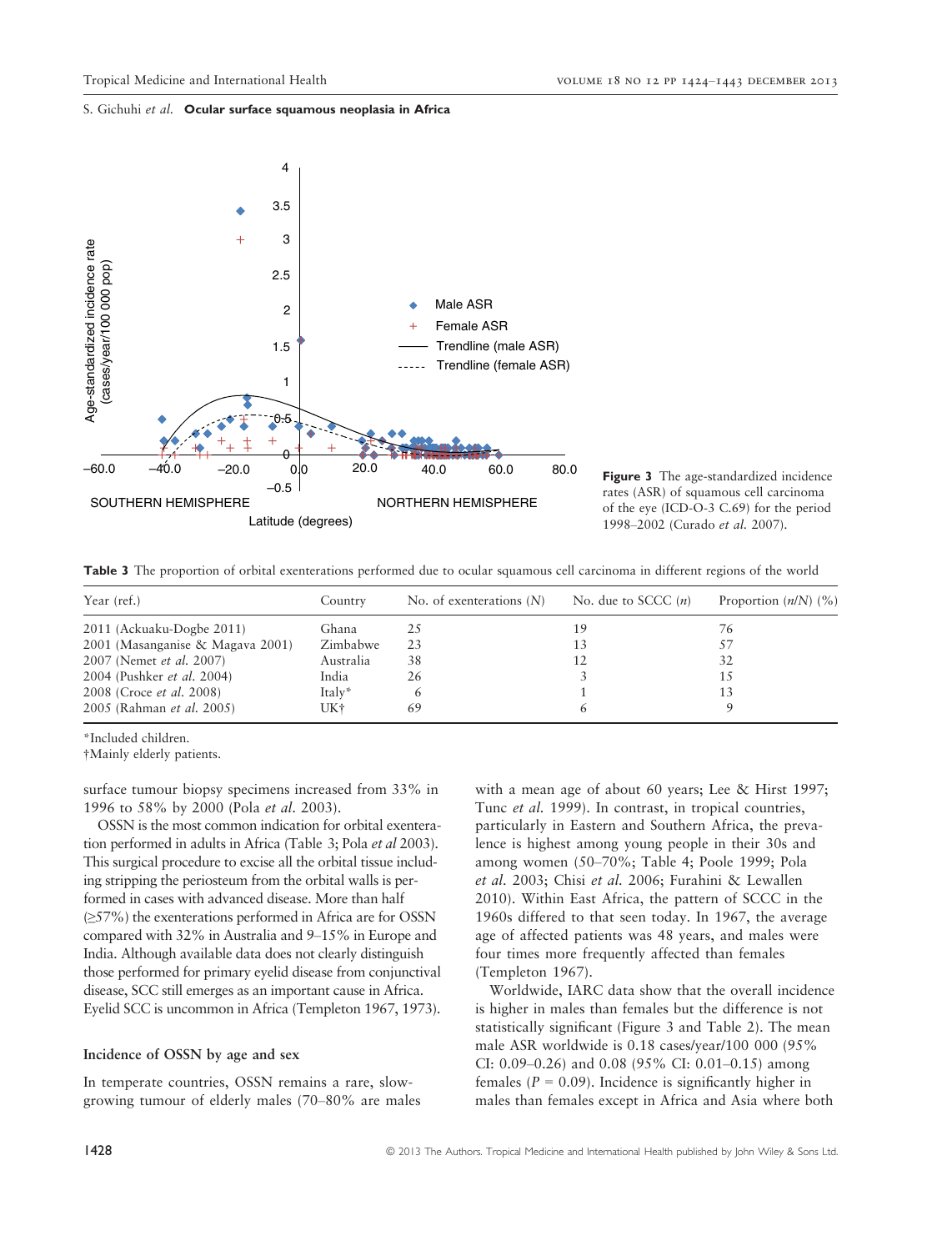| Year (ref.)                    | Country   | Mean age (years) | Male $(\% )$ | Female $(\% )$ | Male: Female ratio |
|--------------------------------|-----------|------------------|--------------|----------------|--------------------|
| 1995 (Ateenyi-Agaba 1995)      | Uganda    | 33               | 52           | 48             | 1:2.3              |
| 2008 (Spitzer et al. 2008)     | Malawi    | 33               | 42           | 58             | 1:2.1              |
| 2010 (Simbiri et al. 2010)     | Botswana  | 39               | 39           | 61             | 1:1.6              |
| 2003 (Pola <i>et al.</i> 2003) | Zimbabwe  | 35               | 30           | 70             | 1:1.4              |
| 2002 (Mahomed & Chetty 2002)   | S. Africa | 37               | 50           | 50             | 1:1.3              |
| 2006 (Chisi et al. 2006)       | Kenya     | 38               | 50           | 50             | 1:1                |
| 2012 (Makupa et al. 2012)      | Tanzania  | 39               | 32           | 68             | 1:1                |
| 2009 (Ogun et al. 2009)        | Nigeria   | 54               | 43           | 57             | 1:0.9              |
| 1999 (Tunc <i>et al.</i> 1999) | USA       | 64               | 70           | 30             | 1:0.4              |
| 2002 (McKelvie 2002)           | Australia | 69               | 77           | 23             | 1:0.3              |

Table 4 The age and sex of patients affected by ocular surface squamous neoplasia (OSSN)

sexes are equally affected (Table 2). Prevalence in Africa is higher in females than males (Table 4). This may be related to Africa having the highest prevalence of both HIV and HPV, which may increase the risk of OSSN in women and gender differences in mortality of HIVinfected adults. In South Africa, HIV-infected females have a longer life expectancy than HIV-infected males (Cornell et al. 2012; Johnson et al. 2013; Maskew et al. 2013). Men present in later stages of HIV/AIDS for antiretroviral therapy (ART) and possibly have poorer adherence to ART (Taylor-Smith et al. 2010). This has also been observed in Latin America, China and Lao (Dou et al. 2011; Gonzalez et al. 2011; Bastard et al. 2013). In Europe, the response to ART and mortality is similar for both sexes (Perez-Molina et al. 2012; Thorsteinsson et al. 2012).

# Variation in disease severity

There may be variation in disease stage at presentation, with more advanced disease present at time of surgery in East Africa, compared with other regions (Table 5; Chisi et al. 2006; Waddell et al. 2010; Kao et al. 2012; Makupa et al. 2012). This may reflect delayed presentation to ophthalmic services in this region, leading to more advanced pathology by the time of surgery. Histopathological reporting is also subjective, and pathologists may not always grade tumours the same way (Margo et al. 2002). Alternatively, the disease may be intrinsically more aggressive in the East African region or HIV worsens disease progression.

# Risk factors

Various factors are thought to influence the causation of OSSN, but it is not clear how they interact or which is the most potent. The rising incidence of OSSN in recent decades may be driven by increased prevalence of these

factors. We found no systematic reviews of risk factors for OSSN after the literature search. Of the case–control studies found, two in Uganda and Australia examined the association with solar exposure; six in Africa examined the association with HIV; sixteen examined the association with HPV; seven in Africa, five in Asia, one in Brazil, two in USA and one in Australia. Two studies examined cigarette smoking in Uganda.

Ultraviolet solar radiation. Several cutaneous malignancies, including melanoma and SCC, have a strong association with solar radiation. It was first noted in the 1960s that SCCC was relatively common in East Africa, and this apparent excess risk was attributed to higher exposure to sunlight (Templeton 1967). There is a strong relationship between the incidence of SCCC and increasing Ultraviolet (UV) levels (Newton et al. 1996). Using IARC data and published measurements of ambient solar ultraviolet light, the incidence of SCCC was found to reduce by 49% for every 10° increase in latitude from 1.2 cases/ year/100 000 (Table 7) in Uganda (latitude 0.3°) to  $\leq 0.02$ /year/100 000 in the UK (latitude > 50°). More recently, the National Institutes of Health/American Association of Retired Persons (NIH-AARP) Diet and Health Study in the USA found a slightly lower risk of SCCC in those who lived >35° compared with ≤35° from the equator, although this was not statistically significant (adjusted Hazard Ratio = 0.92, 95% CI: 0.49–1.71; Emmanuel et al. 2012). The USA has comparatively lower HIV prevalence, solar irradiance and incidence of OSSN than Africa, which is bisected by the equator. The high incidence of ocular SCC near the equator may be related to high solar irradiance (the amount of solar radiant energy incident on a surface per unit area and per unit time) in the world (World Energy Council 2007).

A case–control study in Uganda adjusted for age, sex, residential district, and HIV serostatus demonstrated that the risk of OSSN was higher with increasing time spent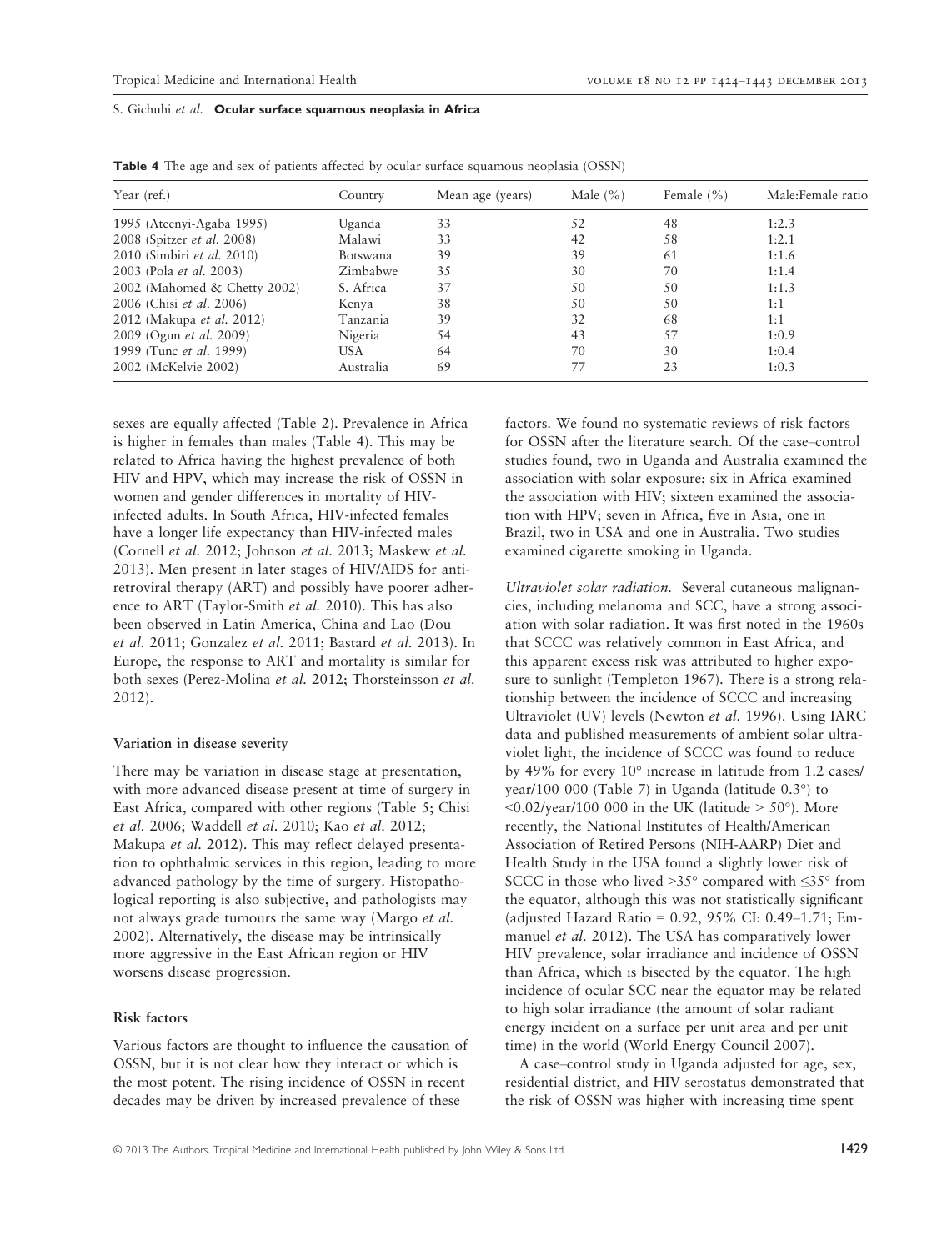|                                            |                             | Stage of OSSN, $n$ (%)            |                                  |                                   |                                      |                                            |                                        |
|--------------------------------------------|-----------------------------|-----------------------------------|----------------------------------|-----------------------------------|--------------------------------------|--------------------------------------------|----------------------------------------|
| Country year (ref.)                        | Mild<br>dysplasia<br>(CINI) | Moderate<br>dysplasia<br>(CIN II) | Severe<br>dysplasia<br>(CIN III) | Carcinoma<br><i>in situ</i> (CIS) | Well<br>differentiated<br><b>SCC</b> | Moderately<br>differentiated<br><b>SCC</b> | Poorly<br>differentiated<br><b>SCC</b> |
| Kenya 2006 (Chisi et al. 2006)             | 7(21.9)                     |                                   |                                  |                                   | 1(3.1)                               | 9(28.1)                                    | 15(46.9)                               |
| Uganda 2008 (de Koning et al. 2008)        | 17(21.0)                    | 18 (22.2)                         | 22(27.2)                         | 0(0)                              | 24(29.6)                             |                                            |                                        |
| Uganda 2010<br>(Ateenyi-Agaba et al. 2010) | 39(29.3)                    |                                   |                                  |                                   | 94 (70.7)                            |                                            |                                        |
| Uganda 2010 (Waddell et al. 2010)          | 48 (15.1)                   | 66 (20.8)                         | 81 (25.5)                        | 0(0)                              | 123 (38.7)                           |                                            |                                        |
| Tanzania 2012 (Makupa et al. 2012)         | 28(21.2)                    |                                   | 73 (55.3)                        | 0(0)                              | 31(23.5)                             |                                            |                                        |
| Malawi 2013 (Tiong <i>et al.</i> 2013)     | 1(2.0)                      | 5(10.2)                           | 9(18.4)                          | 17(34.7)                          | 17(34.7)                             |                                            |                                        |
| USA 2012 (Kao et al. 2012)                 | 48(8.1)                     | 98 (16.4)                         | 59 (9.9)                         | 322(54.0)                         | 69 (11.6)                            |                                            |                                        |

Table 5 Stages of ocular surface squamous neoplasia (OSSN) seen at presentation in Africa and USA

in daylight (Waddell et al. 2010). Compared with those who reported spending up to 1 h a day in direct sunlight, the odds ratio (OR) for those who spent 2–4 h was 1.7  $(95\% \text{ CI: } 1.2-2.4)$ , and for those who spent 5 or more hours a day, it was 1.8 (95% CI: 1.1–3.1). A case–control study in Australia reported that the strongest risk factor was a past history of skin cancer (OR =  $15,95\%$ CI: 2.0–113.6), although other factors, including outdoor activity, pale skin and irides and propensity to burn, were also important (Lee et al. 1994).

More direct evidence for UV radiation induced damage in the pathophysiology of SCCC was described in another case–control study in Uganda in which 52% of the cases had mutations in the tumour suppressor gene TP53 compared with 14% of controls (Ateenyi-Agaba et al. 2004a). The mutations were mainly of the CC TT type, consistent with UV-induced mutagenesis. This gene also downregulates the replication of HPV type 16 via the viral E2 protein, suggesting that its mutation may allow replication of HPV particles (Brown et al. 2008). Further, exposure to UV radiation is associated with altered expression of matrix metalloproteinases (MMPs) and the tissue inhibitors of these metalloproteinases (TIMPs), molecules that may be responsible for tissue invasion and metastasis of tumours (Ng et al. 2008).

In addition, OSSN lesions occur more often at the limbus. A study in Uganda demonstrated that tumours almost always occur in sun-exposed areas of the eye (Waddell et al. 2006). It is thought that the human eye is more exposed laterally, making this a large collecting zone of peripheral sunlight, which, depending on the incident angle and radius of curvature of the cornea, is focused on the limbus, lens and lid margin, which are the main foci of sun-related eye diseases such as pterygium, OSSN, cataract and lid malignancies (Maloof et al. 1994). Low doses of ambient sunlight received on every

day exposure inhibit immunity in the skin and internal organs (Halliday et al. 2012).

HIV. There is strong evidence that HIV is a major risk factor for OSSN. Uganda, which had a cancer registry since 1951, was the first country to report a dramatic increase in the annual incidence of SCCC shortly after the outbreak of HIV/AIDS. There was a sixfold increase from 0.6 cases/year/100 000 between 1970 and 1988 to 3.5/ year/100 000 by 1992 (Figure 4; Ateenyi-Agaba 1995). A marked rise was also observed in the USA with the onset of the HIV pandemic (Guech-Ongey et al. 2008). At the same time, a US study observed a strong association in an HIV-infected cohort (OR = 13.0, 95% CI: 4–34; Goedert & Cote 1995). In Tanzania, regional incidence rates were significantly correlated with regional HIV prevalence (Pearson's  $r = 0.53$ ,  $P = 0.03$ ; Furahini & Lewallen 2010). The majority of patients (60–77%) with OSSN seen in Africa are HIV-infected (Table 6). A meta-analysis of 6 case–control studies (Table 7) in Uganda, Rwanda and Zimbabwe shows a strong association with HIV infection (pooled OR =  $6.17, 95\%$  CI: 4.83–7.89; Figure 5).

The association with HIV suggests that immunosuppression plays a role in OSSN; however, a linear association between the CD4 lymphocyte count and OSSN has not been confirmed. A cross-sectional study conducted in Tanzania found a median CD4 cell count of 71 cells/ $\mu$ l among HIV-infected individuals with OSSN (Makupa et al. 2012). HIV-infected cases tended to have larger lesions: 71% had lesions  $>5$  mm in diameter vs. 27% among HIV-negative individuals ( $OR = 3.13$ ,  $95\%$  CI: 1.5–6.5). HIV-infected cases were also more likely to develop recurrent tumours within a year of excision (82%  $\nu$ s. 18%; OR = 3.54, 95% CI: 1.12–11.2). However, there was no significant trend found between CD4 count and the grade of OSSN  $(P = 0.94)$ . In a Ugandan study,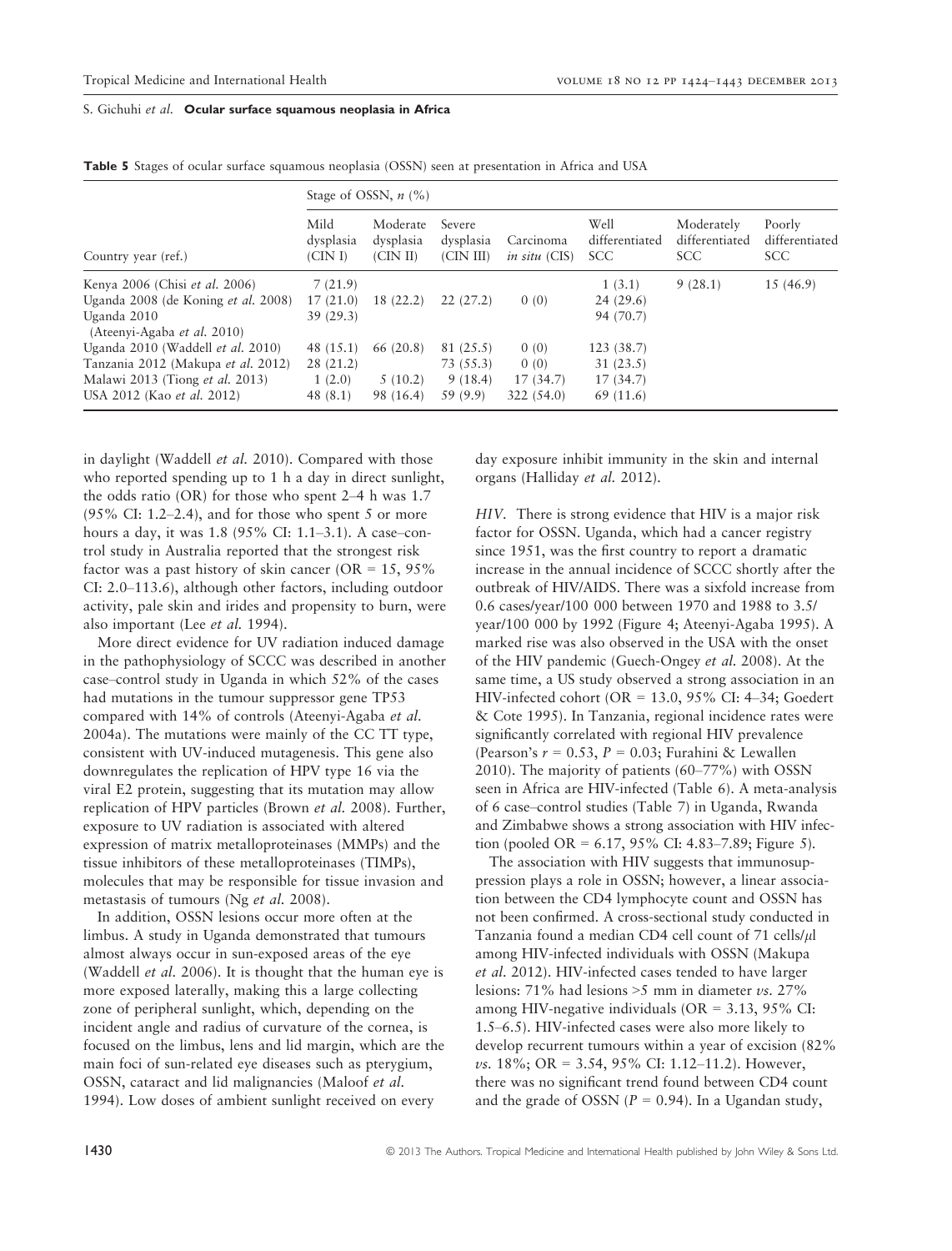

Table 6 Prevalence of HIV infection in cases of squamous cell carcinoma of the conjunctiva in Africa

| Year (ref.)                       | Country      | Study period | HIV prevalence in SCCC cases (%) |
|-----------------------------------|--------------|--------------|----------------------------------|
| 2012 (Makupa et al. 2012)         | Tanzania     | 2005-2008    | 60                               |
| 2011 (Osahon et al. 2011)         | Nigeria      | 1999-2009    | 75                               |
| 2002 (Mahomed & Chetty 2002)      | South Africa | 1995–1997    | 71                               |
| 1995 (Ateenyi-Agaba 1995)         | Uganda       | 1990–1991    | 75                               |
| 1996 (Waddell <i>et al.</i> 1996) | Uganda       | 1993-1994    | 71                               |
| 2003 (Porges & Groisman 2003)     | Zimbabwe     | 1993-1995    | 91                               |
| 2001 (Newton <i>et al.</i> 2001)  | Uganda       | 1994-1998    | 77                               |

among 112 HIV-infected cases of CIN and invasive SCC, the median CD4 count at diagnosis was  $111$  cells/ $\mu$ L (IQR; 62–221; Waddell et al. 2006). Excess risks standardised incidence ratio (SIR = 19.5, 95% CI: 6.3–45.5) have also been observed among a cohort of kidney transplant recipients in Australia suggesting that immune suppression from other causes may play a role (Vajdic et al. 2007).

HAART does not reduce the incidence of SCCC according to data from the US HIV/AIDS Cancer Match (HACM) Study (Guech-Ongey et al. 2008) which compared SIRs in the pre-HAART and HAART eras among 491 048 adults aged ≥15 years with HIV/AIDS diagnosed from 1980 to 2004. The SIRs here estimate the excess risk of SCCC attributable to HIV/AIDS compared with a population with negligible HIV/AIDS prevalence and were similar at 12.0 (95% CI: 5.5–22.8) and 12.6 (95% CI: 4.6–27.4) in the pre- and post-HAART eras, respectively ( $P = 0.79$ ). There is, however, a case report of ART causing tumour regression in an otherwise inoperable case (Holkar et al. 2005).

Human papilloma virus. The relationship between human papilloma virus (HPV) and OSSN is rather controversial with variable results. (Tulvatana 2003; Moubayed et al. 2004; Sen et al. 2007; de Koning et al. 2008; Guthoff et al. 2009; Simbiri et al. 2010; Yu et al. 2010). A review of 12 case series and 17 case–control studies concluded that there was no causal association between mucosal HPV types and OSSN while the role of cutaneous types was uncertain (de Koning et al. 2008). The studies included used different methods for testing of HPV (including PCR and serology), and different HPV types were examined. Conversely, a random-effects meta-analysis of various case–control studies shows that OSSN is associated with HPV infection in sub-Saharan Africa (pooled OR = 2.64, 95% CI: 1.27–5.49) and worldwide (pooled OR = 4.00, 95% CI: 2.11–7.57; Figure 6). The prevalence of HPV in OSSN ranges from 0% to 100% depending on geographical region with subtypes HPV18 and HPV16 being the most common (Table 8; di Girolamo 2012). Most African studies report prevalence of 75–85% (Ateenyi-Agaba et al. 2004b; Simbiri et al. 2010; Yu et al. 2010). HPV is more commonly isolated in OSSN than pterygium – on average, considering studies from different regions of the world, 33.8% of OSSN lesions and 18.6% of pterygia are HPV positive (di Girolamo 2012). There may be a true geographical variation in the prevalence of HPV in OSSN.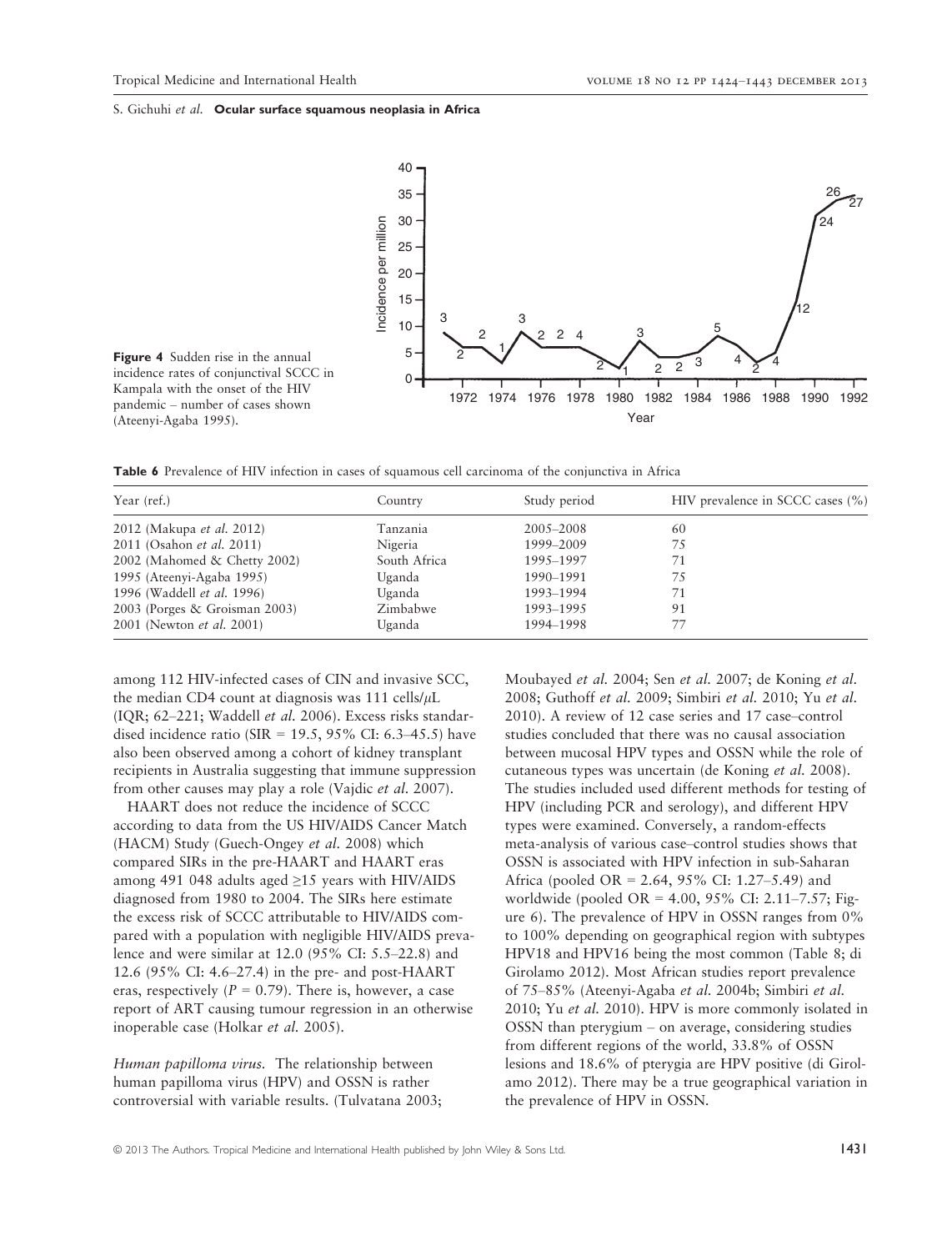

Figure 5 Meta-analysis of case-control studies of HIV infection in ocular surface squamous neoplasia (OSSN) in Africa (fixed effect).

Differences in HPV prevalence in OSSN may be influenced by patient selection, sample handling in the operating theatre, preparation, storage, overseas shipping and the detection method. Variations may also be due to different testing methodology and the specific HPV types tested for. Most existing molecular diagnostic tests applied in OSSN testing for HPV were developed for cervical tissue testing. The sensitivity and specificity of various polymerase chain reaction (PCR) tests varies and may be influenced by various factors including the PCR design (nested, broad spectrum or type-specific), size of amplified product and choice of polymerase used (Munoz et al. 2012; Mesher et al. 2013). Detection of E6/E7 mRNA transcripts by quantitative reverse transcriptase– PCR (qRT-PCR) has been proposed as the gold standard for HPV testing (Smeets et al. 2007). However, RNA is unstable limiting this test to fresh frozen tissue (Kim et al. 2013). Testing for HPV DNA by PCR from paraffin-embedded archived tumour blocks may be complicated by contamination between samples at the time of initial tissue sectioning for DNA harvest (Boyd et al. 1996; Iftner & Villa 2003).

Generally, only a limited subset of HPV types has been investigated among OSSN cases. There are 170 genotypes of HPV described to date, which are broadly subdivided into cutaneous and mucosal types (de Villiers 2013).

There are conflicting reports on which of these two are more commonly associated with OSSN. One study conducted in Uganda reported that among OSSN cases, the prevalence of mucosal types was higher than cutaneous types  $(38\% \text{ vs. } 22\%)$  while from another study in the same population, the prevalence of cutaneous types was higher than mucosal types  $(43.6\% \text{ vs. } 6.8\%);$ Table 8; de Koning et al. 2008; Ateenyi-Agaba et al. 2010). Multiple HPV types have been found in individual patients with OSSN tumours. One Ugandan study reported multiple HPV types in 57.1% of SCCC and 75% of dysplasia cases by PCR (Ateenyi-Agaba et al. 2010). In Botswana, multiple HPV types were identified in all OSSN and all pterygium specimens by DNA sequencing (Simbiri et al. 2010). The HPV types found by sequencing ranged from 4 to 21 types per sample. The same study also described co-infection with multiple other viral types per individual in 17 of 18 (94%) histologically proven OSSN specimens by PCR; 83% were positive for Epstein–Barr virus (EBV), 72% were HPV positive, 67% were Kaposi's sarcoma-associated herpesvirus (KSHV) positive, 67% were herpes simplex virus (HSV-1/2) positive and 56% were cytomegalovirus (CMV) positive. All the pterygium specimens from that study similarly had multiple viruses; 75% were positive for each of EBV, KSHV, CMV and HSV while 50% were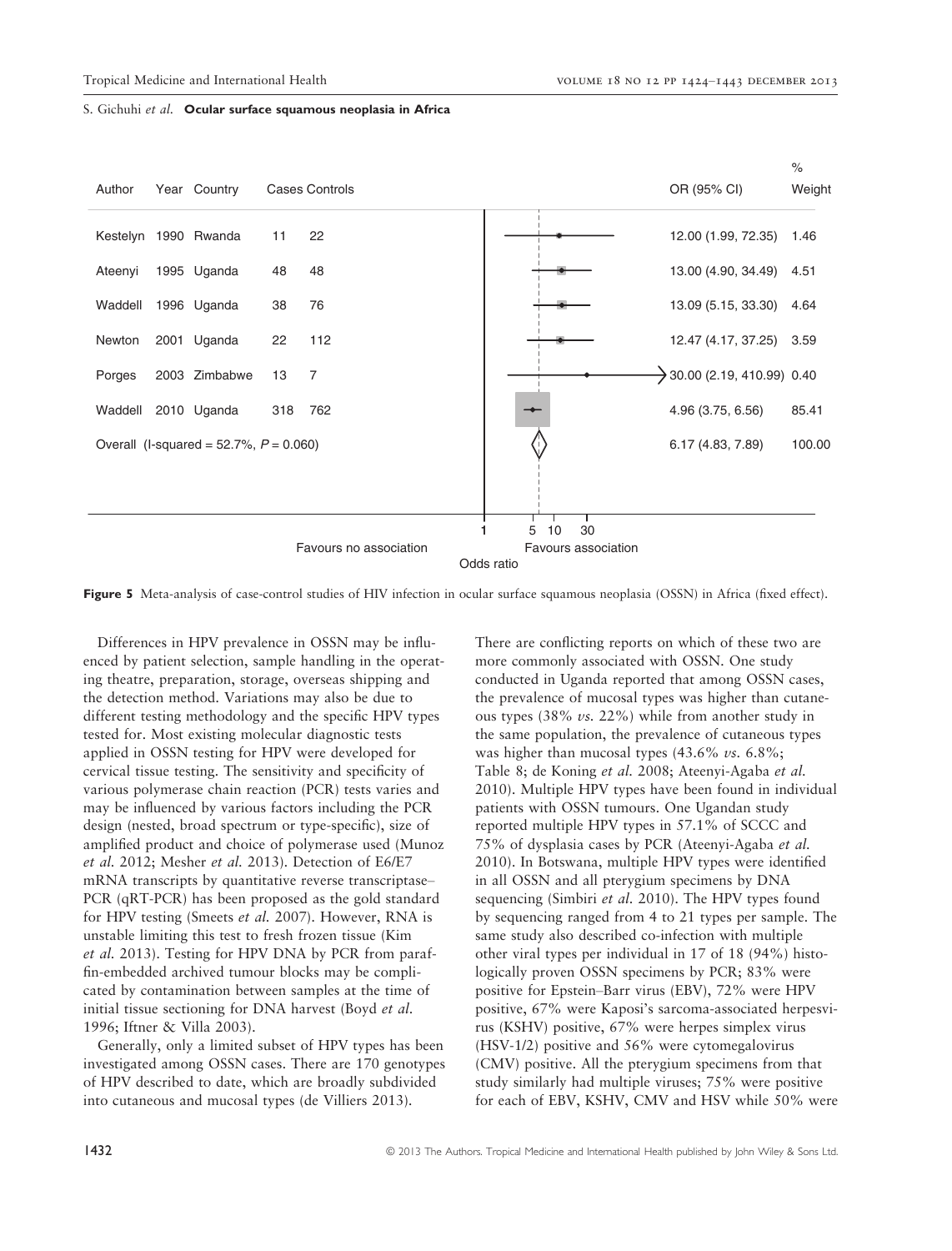| Study period (ref.), Country                        | Cases                                                                                                                                                                                                        | Controls                                                                                                                                                                                                                                                                                                                                                                                                                                                           |
|-----------------------------------------------------|--------------------------------------------------------------------------------------------------------------------------------------------------------------------------------------------------------------|--------------------------------------------------------------------------------------------------------------------------------------------------------------------------------------------------------------------------------------------------------------------------------------------------------------------------------------------------------------------------------------------------------------------------------------------------------------------|
| 1989-1990<br>(Kestelyn et al. 1990),<br>Rwanda      | 11 patients with clinical evidence of conjunctival<br>dysplasia or malignancy seen at<br>Centre Hospitalier de Kigali                                                                                        | 22 controls. 2 controls per case<br>from the same area matched for age<br>and sex within 5 years. Referrals from<br>elsewhere were excluded                                                                                                                                                                                                                                                                                                                        |
| 1990-1991<br>(Ateenyi-Agaba 1995),<br>Uganda        | 48 patients with conjunctival growths who presented<br>to the eye clinic at Mulago Hospital, Kampala                                                                                                         | 48 patients matched for age and sex<br>attending the same eye clinic with<br>other eye diseases                                                                                                                                                                                                                                                                                                                                                                    |
| 1993-1994<br>(Waddell et al. 1996),<br>Uganda       | 38 patients in seven countrywide eye clinics including<br>New Mulago Hospital, Kampala who had suspicious<br>conjunctival lesions had excision biopsy of the lesion                                          | 76 controls. 2 controls per case matched<br>for age and sex. 16 Controls were<br>patients in the eye clinic without<br>neoplasia or clinical features of HIV<br>disease; the remainder were general<br>(non-eye clinic) anonymous outpatients<br>at the same health units                                                                                                                                                                                          |
| 1993-1995<br>(Porges & Groisman 2003),<br>Zimbabwe  | 13 cases from patients who underwent excisional biopsy<br>for conjunctival lesions at Bindura Provincial Hospital<br>(Mashonaland Central, Zimbabwe)                                                         | 7 controls. Patients were from the same<br>group as cases but had benign lesions<br>on histology                                                                                                                                                                                                                                                                                                                                                                   |
| 1994-1998<br>(Newton <i>et al.</i> 2001),<br>Uganda | 22 cases. Patients aged $>15$ years with a provisional<br>diagnosis of cancer from all wards and out-patient<br>clinics of the 4 main hospitals in Kampala: Mulago,<br>Nsambya, Mengo and Rubaga             | 112 controls. 93 patients with tumours<br>not suspected to be of infectious<br>aetiology and 19 with non-malignant<br>conditions                                                                                                                                                                                                                                                                                                                                   |
| 2001-2005<br>(Waddell et al. 2010),<br>Uganda       | 318 cases recruited from country-wide ophthalmology<br>clinics in Uganda. Anyone with a suspected OSSN<br>was offered surgical treatment and histology,<br>together with enrolment into a case-control study | 762 controls were recruited from 2 sources.<br>The first group comprised patients<br>attending the ophthalmology clinics<br>with concerns or conditions other than<br>OSSN. This group also included those<br>individuals who were originally recruited<br>as cases, but where histology subsequently<br>revealed another diagnosis. The second<br>group comprised people who were<br>recruited through the voluntary HIV<br>counselling and testing (VCT) service |

Table 7 Characteristics of case–control studies included in the meta-analysis of HIV as a risk factor of ocular surface squamous neoplasia (OSSN)

HPV positive. The proportion of HPV infection in this series was much higher than any other studies in the region have reported raising the question whether this could be due to the methodology used.

The mechanism by which HPV is associated with OSSN is unknown. HPV is associated with causation of metaplasia in squamocolumnar epithelial transition zones such as the corneoscleral limbus and eyelid skin of the eye, the cervix and anus where there is active cell turnover and continuous cell division to replace desquamated cells (Chow et al. 2010). HPV also promotes degradation of the p53 gene (Scheffner et al. 1990).

The epidemiology of OSSN is closely related to that of cervical cancer with respect to high incidence in Africa and the association with HIV and HPV mainly types 18 and 16 (Sun et al. 1997; Clifford et al. 2003; Stanley 2010). A meta-analysis of HPV prevalence reports worldwide shows that Africa has the highest adjusted prevalence (22.1%; 95% CI: 20.9–23.4%) among women with cytologically normal cervical pap smears using PCR-based or high-risk Hybrid Capture 2 (HC-2) technology to detect HPV DNA (de Sanjose et al. 2007). Whether vaccination against HPV may help to reduce the incidence of OSSN remains to be seen (Hughes et al. 2008).

Occupation. Outdoor occupations have been associated with OSSN, probably related to UV solar radiation exposure. In Uganda, those with outdoor occupations had an OR of 1.7 (95% CI: 1.1–2.6) compared to those with indoor occupations (Waddell et al. 2010). Another in Uganda reported that 74% of 133 patients with SCCC or dysplasia had outdoor occupations (Ateenyi-Agaba et al. 2010). In Japan, exposure to petroleum products was also described as a risk factor for conjunctival intraepithelial neoplasia (synonym of OSSN) in a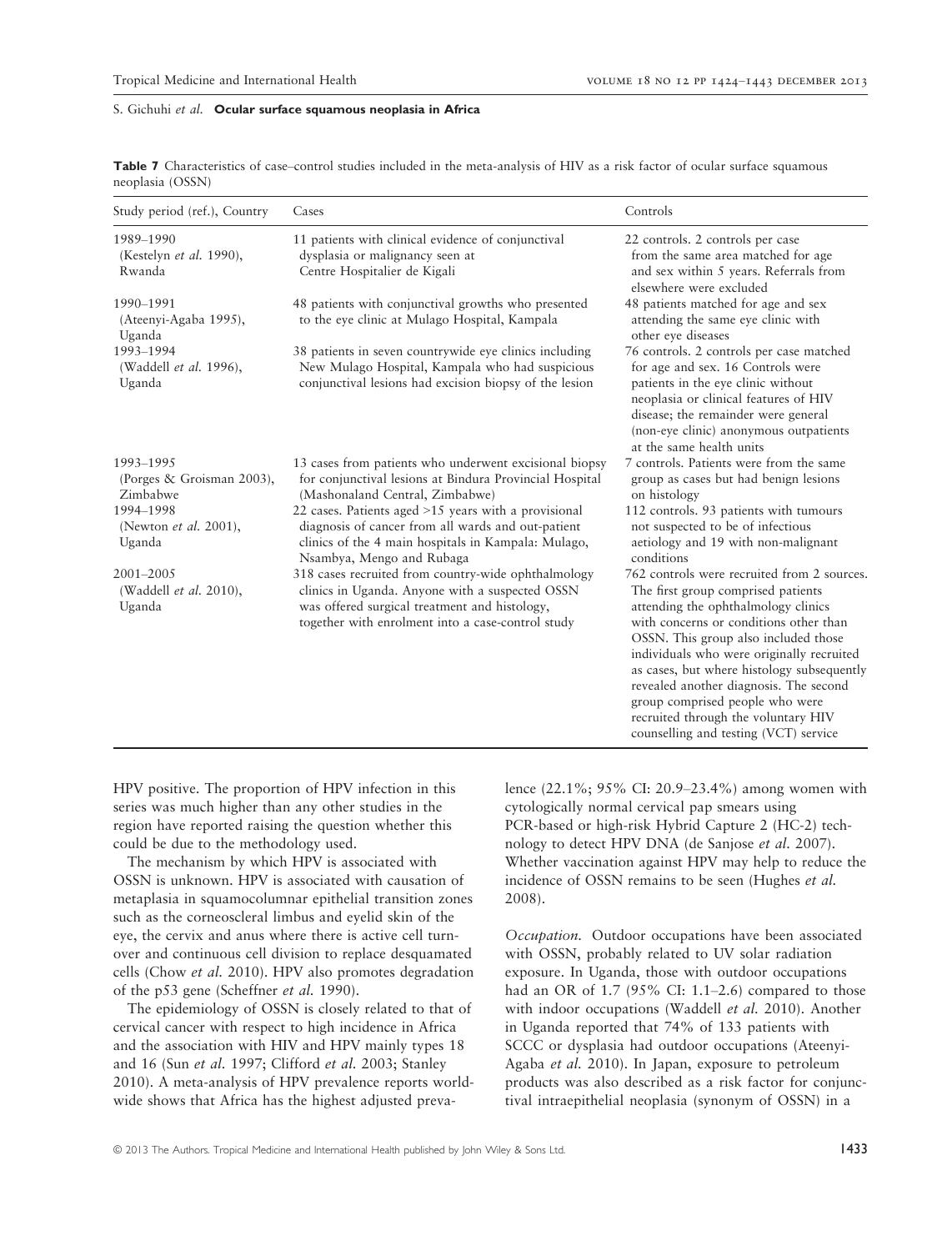$\alpha$ 

# S. Gichuhi et al. Ocular surface squamous neoplasia in Africa

| Author                                                                                                                                                                         |           | Year Country Cases                                                           |                                    | Controls                                       |         |                     |     |      | OR (95% CI)                                                                                                                                                             | 70<br>Weight                                                    |
|--------------------------------------------------------------------------------------------------------------------------------------------------------------------------------|-----------|------------------------------------------------------------------------------|------------------------------------|------------------------------------------------|---------|---------------------|-----|------|-------------------------------------------------------------------------------------------------------------------------------------------------------------------------|-----------------------------------------------------------------|
| <sup>1</sup> Africa<br>Waddell<br>Newton<br>Waddell<br>Tornesello 2006 Uganda<br>de Koning 2008 Uganda<br>Ateenyi<br>Simbiri<br>Subtotal (I-squared = $74.5\%$ , $P = 0.001$ ) |           | 1996 Uganda<br>2002 Uganda<br>2003 Uganda<br>2010 Uganda<br>2010 Botswana 18 | 20<br>39<br>254<br>86<br>81<br>133 | 15<br>418<br>31<br>63<br>29<br>285<br>12       |         |                     |     |      | 3.50(0.61, 20.13)<br>2.26 (1.13, 4.54)<br>0.71(0.27, 1.85)<br>15.28 (1.97, 118.15)<br>1.45(0.61, 3.44)<br>6.22 (3.86, 10.02)<br>2.60 (0.56, 12.02)<br>2.64 (1.27, 5.49) | 6.26<br>10.36<br>9.34<br>5.34<br>9.70<br>11.09<br>7.04<br>59.13 |
| 2 Asia<br>Asadi<br>Chauhan<br>Tulvatana 2003 Thailand<br>Saegusa<br>Nakamura 1997 Japan<br>Subtotal (I-squared = 76.5%, $P = 0.002$ )                                          | 2011 Iran | 2012 India<br>1995 Japan                                                     | 50<br>64<br>30<br>8<br>8           | 50<br>15<br>30<br>12<br>9                      |         |                     |     |      | 1043.67 (54.69, 19915.77) 3.36<br>4.04 (0.22, 74.76)<br>4.26 (0.81, 22.53)<br>15.91 (0.70, 363.28)<br>1.25(0.19, 8.44)<br>11.00 (1.21, 100.34)                          | 3.41<br>6.55<br>3.08<br>5.74<br>22.13                           |
| 3 C & S America<br>Palazzi<br>Subtotal (I-squared = $.$ %, $P = .$ )                                                                                                           |           | 2000 Brazil                                                                  | 30                                 | 30                                             |         |                     |     |      | 2.07 (0.18, 24.15)<br>2.07 (0.18, 24.15)                                                                                                                                | 4.30<br>4.30                                                    |
| 4 N America<br>McDonnell 1986 USA<br>McDonnell 1989 USA<br>Subtotal (I-squared = $72.3\%$ , $P = 0.057$ )                                                                      |           |                                                                              | 61<br>6                            | 6<br>6                                         |         |                     |     |      | 1.27 (0.06, 25.59)<br>169.00 (2.89, 9875.38)<br>11.99 (0.10, 1442.42)                                                                                                   | 3.26<br>2.04<br>5.30                                            |
| 5 Oceania<br>Tabrizi<br>Subtotal (I-squared = $.$ %, $P = .$ )                                                                                                                 |           | 1997 Australia 88                                                            |                                    | 66                                             |         |                     |     |      | 7.68 (2.80, 21.04)<br>7.68 (2.80, 21.04)                                                                                                                                | 9.13<br>9.13                                                    |
| Overall (I-squared = $69.3\%$ , $P = 0.000$ )                                                                                                                                  |           |                                                                              |                                    |                                                |         |                     |     |      | 4.00 (2.11, 7.57)                                                                                                                                                       | 100.00                                                          |
|                                                                                                                                                                                |           |                                                                              |                                    | NOTE: Weights are from random effects analysis |         |                     |     |      |                                                                                                                                                                         |                                                                 |
|                                                                                                                                                                                |           |                                                                              |                                    |                                                | 1       | 510                 | 100 | 1000 |                                                                                                                                                                         |                                                                 |
|                                                                                                                                                                                |           |                                                                              |                                    | Favours no association                         |         | Favours association |     |      |                                                                                                                                                                         |                                                                 |
|                                                                                                                                                                                |           |                                                                              |                                    |                                                | $O = 1$ |                     |     |      |                                                                                                                                                                         |                                                                 |

Odds ratio

Figure 6 Meta-analysis of case-control studies of human papilloma virus (HPV) infection in ocular surface squamous neoplasia (OSSN) (random effects).

small age–sex-matched case–control study (Napora et al. 1990). Exposure to smoke from burning wood in the kitchen was described as a risk factor for cervical cancer among HPV-infected women in Honduras (Velema et al. 2002).

Cigarette smoking. Cigarette smoking is implicated in other squamous cell cancers (Haverkos 2004). There is, however, evidence of no effect from smoking on OSSN in Africa. In Uganda, two case–control studies showed that current smokers were not at a significantly higher risk for OSSN than non-smokers (Waddell et al. 2010; Ateenyi-Agaba et al. 2010; pooled OR = 1.40; 95% CI: 0.94– 2.09; Figure 7). In a Nigerian series of 37 SCCC cases, only two patients (5.4%) had a history of cigarette smoking (Ogun et al. 2009) while in a series from Australia, 5 of 11 cases of SCCC (45%) were smokers (McKelvie 2002).

Allergy. There is little evidence that allergic conjunctivitis is a risk factor. Among 215 SCCC cases in Tanzania, 1.9% had allergic conjunctivitis (Poole 1999). In Rwanda, allergic conjunctivitis was found in 4% of children and was responsible for 3–6% of hospital visits of all ages (de Smedt et al. 2013). In a case–control study in Uganda, none of the cases of OSSN had a history of allergic eye disease (Waddell et al. 2010). However, a case series of SCCC from Germany reported that 6/10 cases had atopic eczema, so this may be of more importance in temperate climates (Heinz et al. 2003).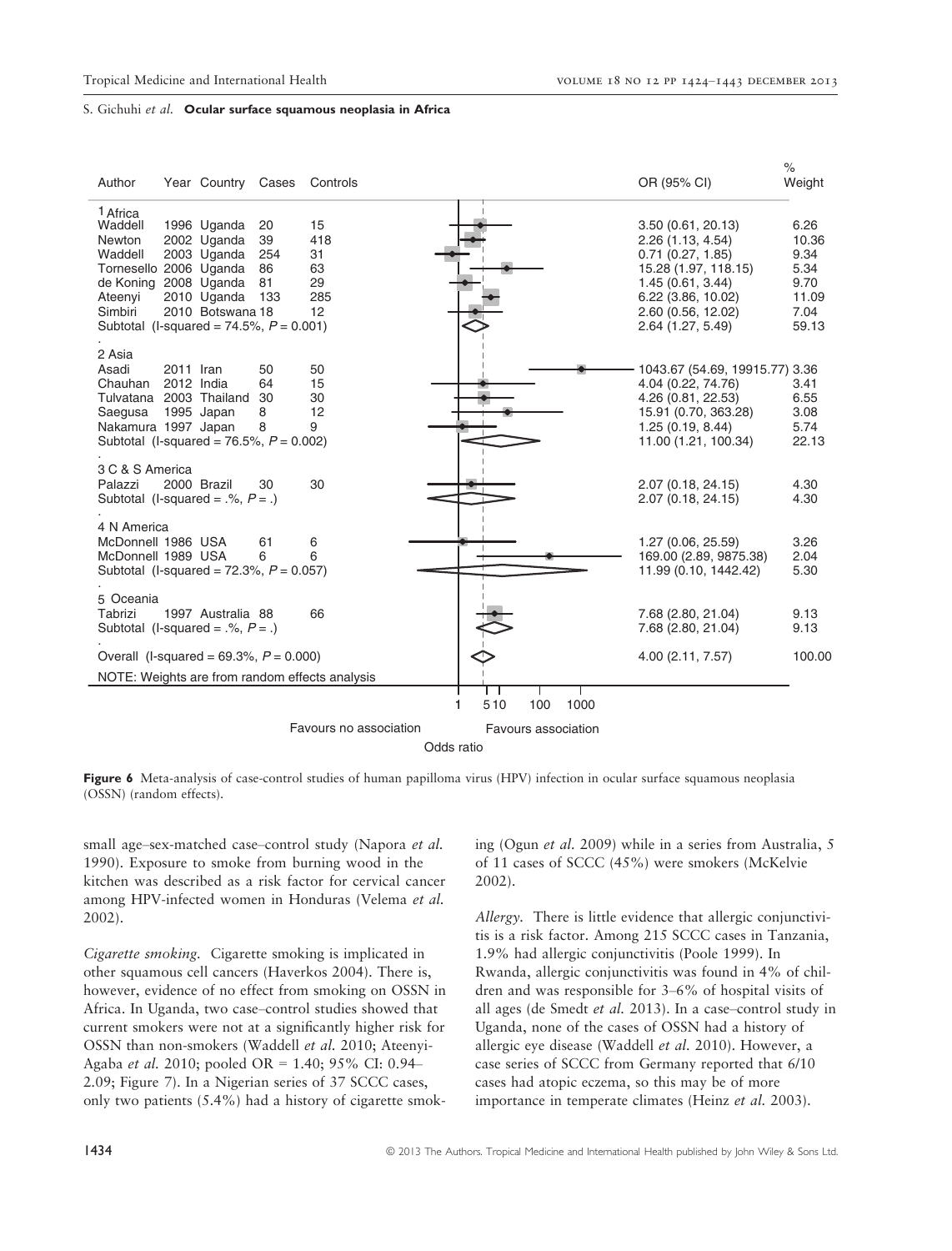| Table 8 Studies on the prevalence and subtypes of human papilloma virus (HPV) in ocular surface squamous neoplasia (OSSN) |                        |              |                     |                 |                        |                          |                                         |                                            |
|---------------------------------------------------------------------------------------------------------------------------|------------------------|--------------|---------------------|-----------------|------------------------|--------------------------|-----------------------------------------|--------------------------------------------|
| Lead author (ref.)                                                                                                        | $\operatorname*{Year}$ | Country      | included<br>Disease | Sample<br>size  | Diagnostic<br>method   | prevalence<br>NHH<br>(%) | HPV subtypes<br>found                   | Tissue used                                |
| Ateenyi-Agaba<br>Africa                                                                                                   | 2004                   | Uganda       | <b>SCC</b>          | $\overline{21}$ | PCR                    | 86                       | 14, 27, 37, 38                          | Fresh frozen tissue shipped                |
| (Ateenyi-Agaba et al. 2004a)<br>Simbiri (Simbiri et al. 2010)                                                             | 2010                   | Botswana     | <b>OSSN</b>         | $30\,$          | PCR                    | $\mathcal{L}$            | 6, 11, 16, 18, 31,<br>33                | Fresh tissue shipped in<br>to France       |
|                                                                                                                           |                        |              |                     |                 | <b>DNA</b>             | 100                      | 21 subtypes*                            | tissue transport medium<br>to USA          |
|                                                                                                                           |                        |              |                     |                 | sequencing<br>HC       | $\overline{z}$           | Λ.                                      |                                            |
|                                                                                                                           |                        |              |                     |                 | <b>ISH</b>             | $61$                     | $\alpha$                                |                                            |
| Waddell (Waddell et al. 2003)                                                                                             | 2003                   | Uganda       | CIN I-III           | 254             | antibodies<br>anti-HPV | 15                       | 16                                      | Plasma shipped in dry ice<br>to France     |
| Newton (Newton et al. 2002)                                                                                               | 2002                   | Uganda       | SCC                 | 39              | antibodies<br>anti-HPV | 36                       | 16, 18, 45                              | Serum shipped in dry ice<br>to France      |
| de Koning (de Koning                                                                                                      | 2008                   |              | <b>CINT</b>         | $\Box$          | PCR                    | 47                       |                                         | Formalin-fixed                             |
| et al. 2008)                                                                                                              |                        | Uganda       | CIN II              | $18\,$          |                        | 56                       | gen, 28% cut<br>35% gen, 29% cut<br>50% | paraffin-embedded tissue                   |
|                                                                                                                           |                        |              | <b>CIN III</b>      | 22              |                        | 45                       | 27% gen, 23% cut                        | shipped overseas                           |
|                                                                                                                           |                        |              | <b>SCC</b>          | 24              |                        | 22                       | 42% gen, 13% cut                        |                                            |
| Ateenyi-Agaba                                                                                                             | $\circ$<br>201         | Uganda       | <b>SCC</b>          | 94              | PCR                    | 45                       | 6.4% muc, 44.7% cut                     | Fresh frozen biopsies                      |
| (Ateenyi-Agaba et al. 2010)                                                                                               |                        |              | Dysplasia           | 39              |                        | $\overline{41}$          | 7.7% muc, 41% cut                       | shipped to the Netherlands                 |
| Tornesello (Tornesello                                                                                                    | 2006                   | Uganda       | CIN <sub>1</sub>    | 16              | PCR                    | $\overline{31}$          | 20, CJ198, indeterm                     |                                            |
| et al. 2006)                                                                                                              |                        |              | $CIN$ II            | $18$            |                        | 33                       | 18, 38, 100, DL473,<br><b>PPHLIFR</b>   |                                            |
|                                                                                                                           |                        |              |                     |                 |                        |                          |                                         |                                            |
|                                                                                                                           |                        |              | EI KID<br>SCC       | 23              |                        | $\frac{3}{2}$ $\,$ $\,$  | 18, 100                                 |                                            |
|                                                                                                                           |                        |              |                     |                 |                        |                          | 14, 20, CJ 198                          |                                            |
| Scott (Scott et al. 2002)<br>North America                                                                                | 2002                   | USA          | Dysplasia           | $\Xi$           | PCR                    | 100                      | 16, 18                                  | paraffin-embedded tissue<br>Formalin-fixed |
| Odrich (Odrich et al. 1991)                                                                                               | 1991                   | USA          | <b>SCC</b>          |                 | PCR                    | 100                      |                                         |                                            |
| McDonnell (McDonnell et al. 1992)                                                                                         | 1992                   | USA          | <b>OSSN</b>         | $\frac{3}{4}$   | <b>PCR/DB</b>          | 88                       | $\frac{91}{91}$                         | Formalin-fixed                             |
|                                                                                                                           |                        |              |                     |                 |                        |                          |                                         | paraffin-embedded tissue                   |
| Lauer (Lauer et al. 1990)                                                                                                 | 1990                   | USA          | <b>OSSN</b>         | 58              | <b>PCR</b>             | 80                       | 16, 18                                  |                                            |
| Dushku (Dushku et al. 1999)<br>Asia                                                                                       | 1999                   | USA          | <b>OSSN</b>         |                 | PCR                    | $\circ$                  | Nil detected                            | Fresh tissue                               |
| Kuo (Kuo et al. 2006)                                                                                                     | 2006                   | Taiwan       | Dysplasia           | $\sigma$        | PCR                    | 100                      | 6, 11, 16, 18, 33,<br>58, 72            | paraffin-embedded tissue<br>Formalin-fixed |
| Karcioglu (Karcioglu & Issa 1997)                                                                                         | 1997                   | Saudi Arabia | CIS/SCC             | 45              | PCR                    | 56                       | 16, 18                                  | Formalin-fixed                             |
|                                                                                                                           |                        |              |                     |                 |                        |                          |                                         | paraffin-embedded tissue                   |
| Nakamura (Nakamura et al. 1997)                                                                                           | 1997                   | Japan        | <b>OSSN</b>         | ${}^{\circ}$    | PCR/IHC                | 50                       | 16, 18                                  | paraffin-embedded tissue<br>Formalin-fixed |
|                                                                                                                           |                        |              |                     |                 |                        |                          |                                         | (continued)                                |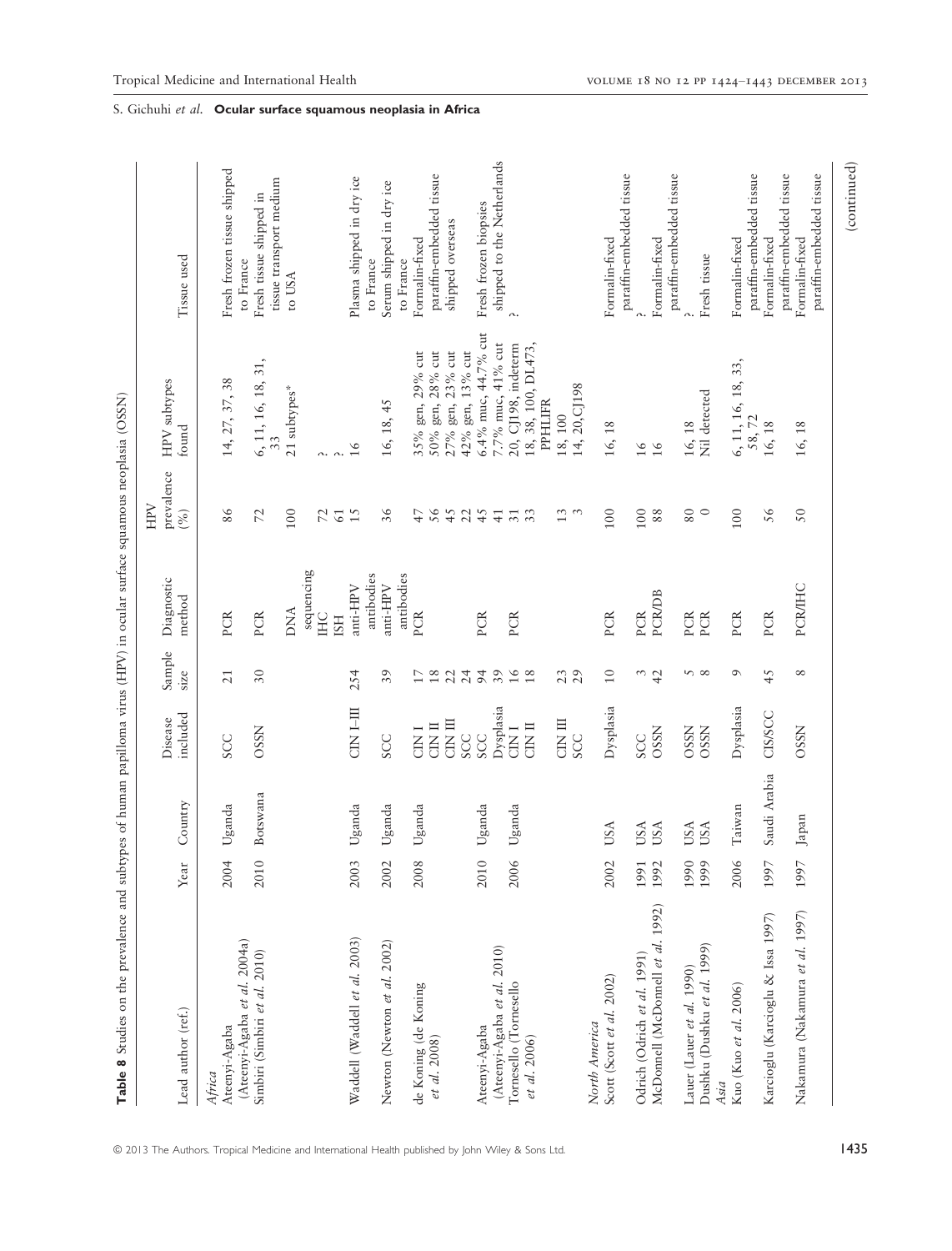| Lead author (ref.)                                               | Year | Country           | included<br>Disease       | Sample<br>size            | Diagnostic<br>method | prevalence<br>HPV<br>(%) | HPV subtypes<br>found  | Tissue used                                                                                         |
|------------------------------------------------------------------|------|-------------------|---------------------------|---------------------------|----------------------|--------------------------|------------------------|-----------------------------------------------------------------------------------------------------|
| Saegusa (Saegusa et al. 1995)                                    | 1995 | Japan             | <b>OSSN</b>               | $^{\circ}$                | <b>PCR/ISH</b>       | 38                       | $\frac{6}{ }$          | Formalin-fixed                                                                                      |
| Toth (Toth et al. 2000)                                          | 2000 | Saudi Arabia      | <b>SCC</b>                | $\frac{6}{2}$             | PCR                  | 25                       | $\frac{6}{ }$          | paraffin-embedded tissue<br>Formalin-fixed                                                          |
| Manderwad (Manderwad<br>et al. 2009)                             | 2009 | India             | <b>OSSN</b>               | 48                        | PCR/ISH-CARD         | $\circ$                  | Nil detected           | supplemented with 7 fresh<br>paraffin-embedded tissue<br>paraffin-embedded tissue<br>Formalin-fixed |
| Eng (Eng et al. 2002)                                            | 2002 | Taiwan            | <b>OSSN</b>               | 20                        | PCR                  | $\circ$                  | Nil detected           | Formalin-fixed<br>tissues                                                                           |
| Tulvatana (Tulvatana 2003)                                       | 2003 | Thailand          | <b>OSSN</b>               | 30                        | <b>PCR/DB</b>        | $\circ$                  | Nil detected           | paraffin-embedded tissue<br>Formalin-fixed                                                          |
| Sen (Sen et al. 2007)                                            | 2007 | India             | <b>OSSN</b>               | 30                        | IHC                  | $\circ$                  | Nil detected           | paraffin-embedded tissue<br>paraffin-embedded tissue<br>Formalin-fixed,                             |
| Tabrizi (Tabrizi et al. 1997)<br>Oceania                         | 1997 | Australia         | <b>OSSN</b>               | 88                        | PCR                  | 39                       | 6, 11, 13, 16, 18      | Formalin-fixed                                                                                      |
| (Auw-Haedrich et al. 2006)<br>Auw-Haedrich<br>Europe             | 2008 | Germany           | Dysplasia                 | 12                        | PCR                  | 17                       | $\frac{6}{ }$          | paraffin-embedded tissue<br>Freshly prepared<br>formalin-fixed                                      |
| Toth (Toth et al. 2000)                                          | 2000 | Hungary           | <b>SCC</b>                | $\overline{ }$            | PCR                  | $\overline{14}$          | 18                     | paraffin-embedded tissue<br>Formalin-fixed                                                          |
| Reszec(Reszec & Sulkowski 2005)<br>Guthoff (Guthoff et al. 2009) | 2005 | Germany<br>Poland | <b>OSSN</b><br><b>SCC</b> | $\overline{31}$<br>$\Box$ | PCR/IHC              | $\circ$<br>$\circ$       | Nil detected<br>16, 18 | paraffin-embedded tissue<br>Formalin-fixed                                                          |
| (Tuppurainen et al. 1992)<br>Tuppurainen                         | 1992 | Finland           | CISSSCC                   | 4                         | PCR                  | $\circ$                  | Nil detected           | paraffin-embedded tissue                                                                            |
| - means unclear or not mentioned.                                |      |                   |                           |                           |                      |                          |                        |                                                                                                     |

\*The 21 subtypes were HPV types 1, 3, 7, 11, 13, 16, 18, 29, 39, 40, 43, 45, 59, 61, 68, 70, 77, 85, 89, 91, 97.

\*The 21 subtypes were HPV types 1, 3, 7, 11, 13, 16, 18, 29, 39, 40, 43, 45, 59, 61, 68, 70, 77, 85, 89, 91, 97.

Table 8 (Continued)

Table 8 (Continued)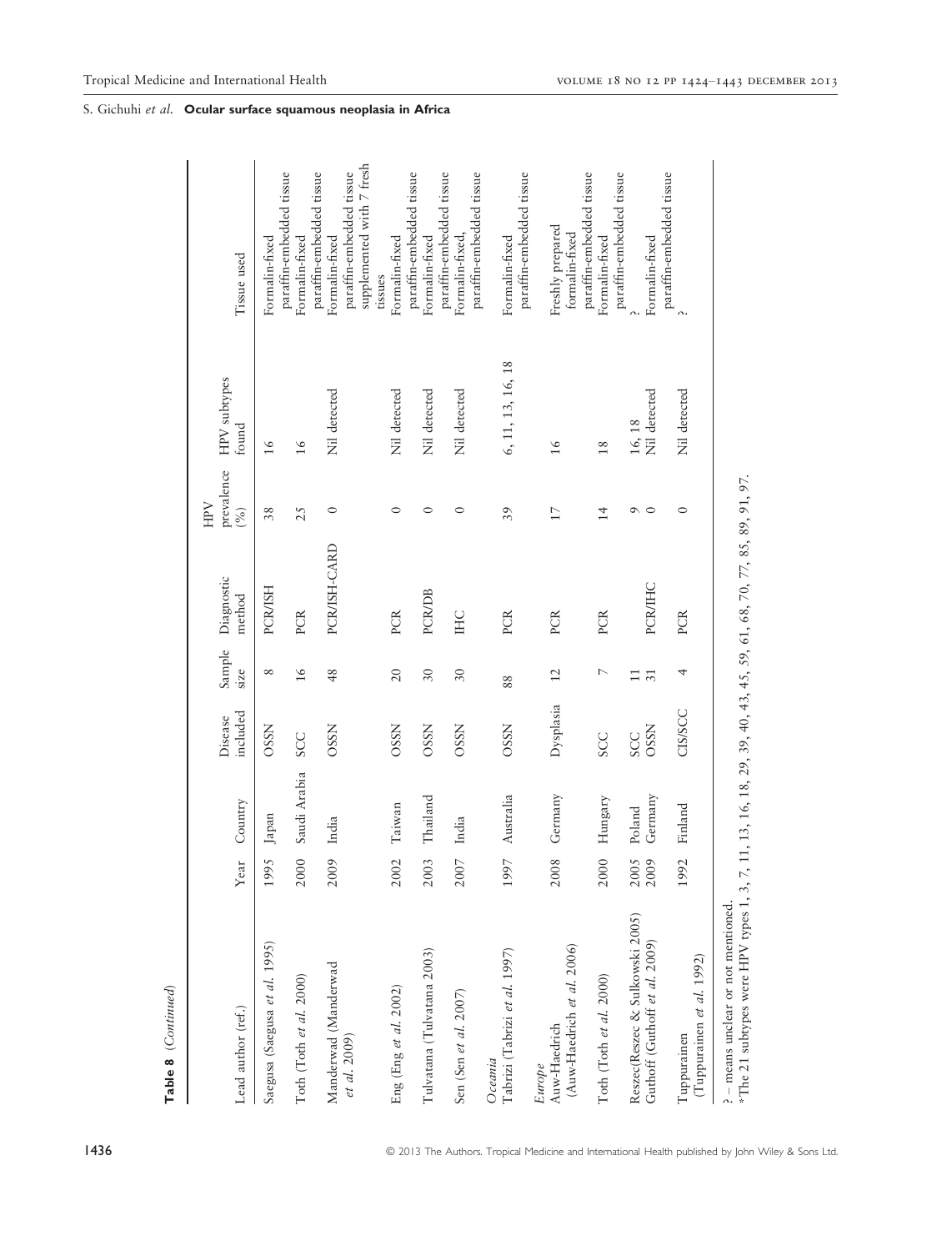

Figure 7 Meta-analysis of case-control studies in Uganda on cigarette smoking and ocular surface squamous neoplasia (OSSN) in Africa (fixed effect).

Xeroderma pigmentosum. Xeroderma pigmentosum (XP), a rare, inherited skin disease characterised by high sensitivity to UV damage is associated with a high prevalence (40%) of specific mutations of the TP53 tumour suppressor gene (Dumaz et al. 1993). Over a 25-year period in Zimbabwe, in a series of 12 cases, 2 had SCCC while the rest had SCC of the skin, lip or tongue (Chidzonga et al. 2009). From a series of 7 XP cases in India, 6 of the 14 eyes (42.9%) had invasive SCC and eight eyes  $(57.1\%)$  had CIN (Gupta *et al.* 2011). A larger series of 32 cases in France found that 59% of them had ocular and periocular malignancies (Touzri et al. 2008).

Vitamin A deficiency. The importance of vitamin A in maintaining the health of the ocular surface is well known, but the role of vitamin A deficiency in OSSN has not been established. Deficiency of vitamin A induces keratinisation of the ocular surface (Beitch 1970; Pfister & Renner 1978). Keratinisation is commonly observed as leucoplakia in OSSN lesions (Figure 1). There is a synergistic interaction between vitamin A and zinc in maintenance of the corneal and conjunctival epithelium (Kanazawa et al. 2002). In South Africa, it was shown that 54% of HIV-infected adults are deficient in vitamin A (plasma retinol <1.05  $\mu$ M) and 33% deficient in zinc (<10.7  $\mu$ M; Visser *et al.* 2003). In Ethiopia, 53% of HIV-infected adults were deficient in vitamin A (Fufa

et al. 2009). As most patients with OSSN are also HIV-infected, it is plausible that vitamin A deficiency contributes to the aetiology.

Other risk factors. There is limited evidence of a role for exposure to dust, ocular trauma and pre-existing benign conjunctival lesions such as pterygia and pingueculae (Templeton 1967; Margo & Groden 1986; Waddell et al. 2010).

Protective factors. One of the Ugandan case–control studies found that some factors are associated with a lower risk for SCCC such as higher personal income (adjusted OR =  $0.4$ , 95% CI: 0.3–0.7) and decreasing age at leaving home ( $P = 0.05$ ), perhaps reflecting less exposure to sunlight consequent to rural-to-urban migration (Newton *et al.* 2002).

# Aetiological model of OSSN

Various models have been proposed to simultaneously address the role of two or more risk factors in cancer causation within hierarchical levels (Victora et al. 1997). Most such models focus on social and environmental hypothesis but do not incorporate biological factors. A recently proposed framework called Multi-level Biological And Social Integrative Construct (MBASIC) includes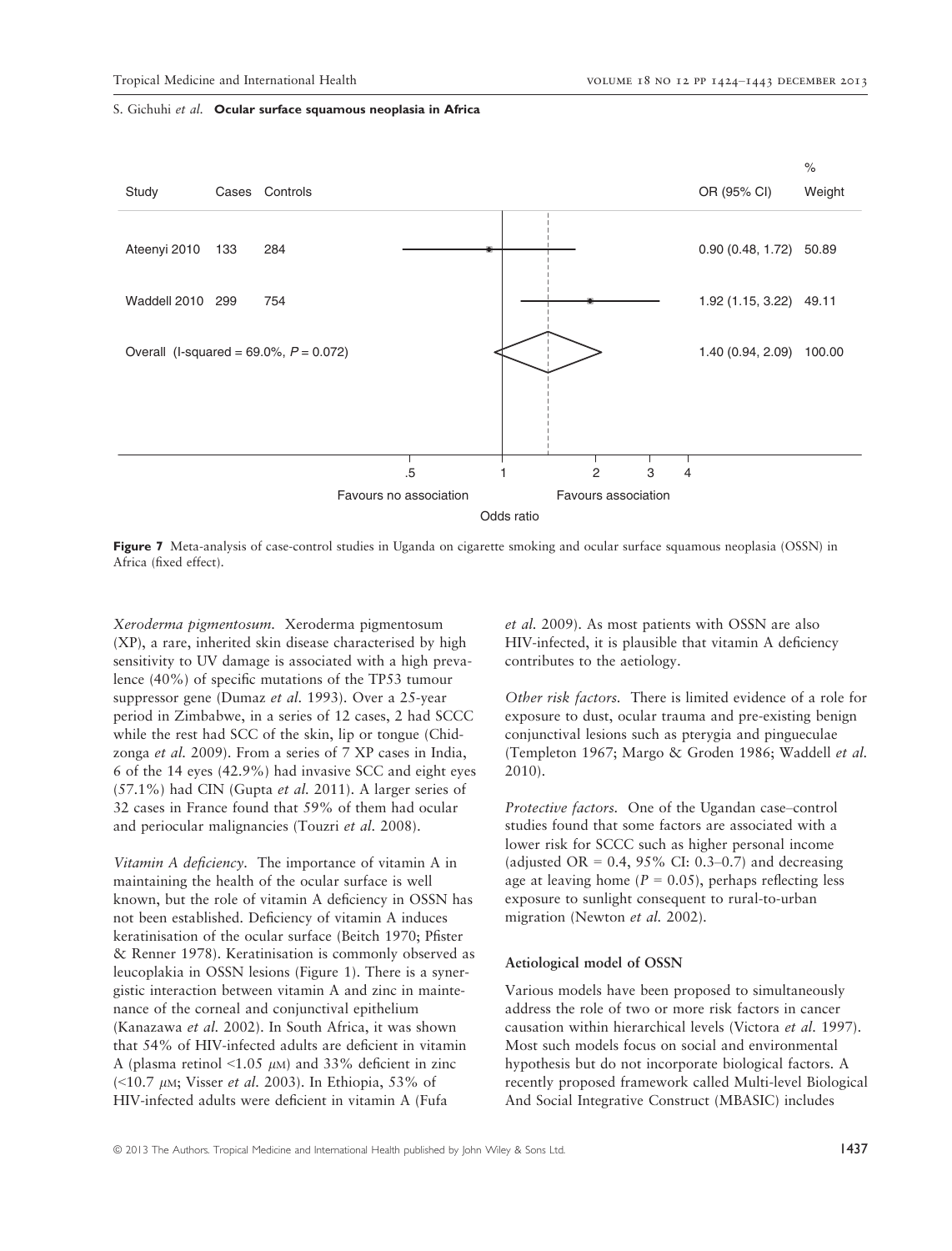biological factors together with macro-environmental and individual level factors (Lynch & Rebbeck 2013). Using the existing evidence reviewed in this article, we propose an aetiological model that might explain how the risk factors discussed may be involved development of OSSN (Figure 8).

# Conclusions

OSSN is a disease of increasing importance in Africa. A triad of ultraviolet solar radiation, HIV and HPV form the major risk factors and this may explain the high incidence rates in Africa. There is evidence from case–control studies that exposure to UV radiation, outdoor occupations – perhaps due to exposure to sunlight, HIV and

HPV infection are associated with a higher risk for OSSN. These studies also show no evidence of effect of cigarette smoking. Dust, ocular trauma and pre-existing benign conjunctival tumours may play a role. Although mentioned in the literature, the effect of atopy and xeroderma pigmentosa is unclear. The effect of vitamin A deficiency has not been examined in case–control studies.

The highest incidence of OSSN is found in Africa, where males and females are equally affected, unlike other continents where male disease predominates. This probably reflects that African women have increased risk due to their higher prevalence of HIV and HPV infections. As people with HIV are living longer, and given no evidence that ART reduces risk of OSSN, one could expect incidence of OSSN to increase in Africa in coming years.



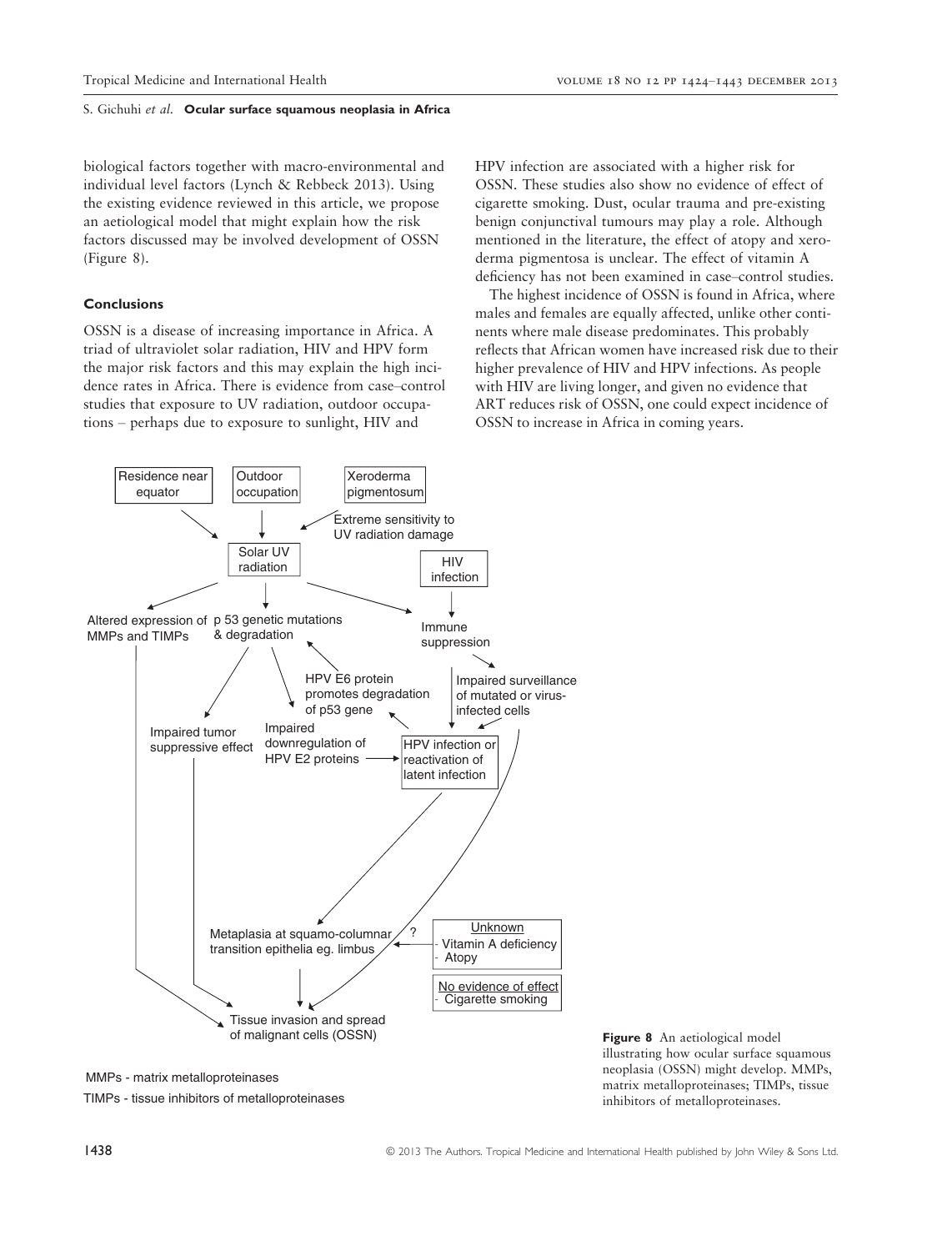Currently, the best available options for OSSN control remain early detection and effective treatment. However, there are no early non-invasive diagnostic methods in use and no trial evidence to guide treatment. OSSN is currently largely neglected by both eye and HIV care programmes. Eye care programmes prioritise preventable blindness while OSSN often in early stages does not affect vision. OSSN may, however, lead to facial disfigurement and death in late stages. In Africa, a key research question is whether scale-up of ART and HPV vaccination will impact on OSSN.

# Acknowledgements

SG received funding from the British Council for Prevention of Blindness (BCPB) to conduct this study. MJB is supported by The Wellcome Trust (Grant Number 098481/Z/12/Z). We acknowledge Benjamin D. Hennig from the University of Oxford (http://www.view softheworld.net) for help with preparing the incidence map (Figure 2).

#### References

- Ackuaku-Dogbe E (2011) Review of orbital exenterations in Korle-Bu teaching hospital. Ghana Medical Journal 45, 45–49.
- American Joint Committee on Cancer 2010. Carcinoma of the conjunctiva. In: Cancer Staging Handbook, 7th edn (eds SB Edge, DR Byrd, CC Compton, AG Fritz, FL Greene & A Trotti) Springer, New York, 597.
- Ateenyi-Agaba C (1995) Conjunctival squamous-cell carcinoma associated with HIV infection in Kampala, Uganda. Lancet 345, 695–696.
- Ateenyi-Agaba C, Dai M, le Calvez F et al. (2004a) TP53 mutations in squamous-cell carcinomas of the conjunctiva: evidence for UV-induced mutagenesis. Mutagenesis 19, 399–401.
- Ateenyi-Agaba C, Weiderpass E, Smet A et al. (2004b) Epidermodysplasia verruciformis human papillomavirus types and carcinoma of the conjunctiva: a pilot study. British Journal of Cancer 90, 1777–1779.
- Ateenyi-Agaba C, Franceschi S, Wabwire-Mangen F et al. (2010) Human papillomavirus infection and squamous cell carcinoma of the conjunctiva. British Journal of Cancer, 102, 262–267.

Auw-Haedrich C, Sundmacher R, Freudenberg N et al. (2006) Expression of p63 in conjunctival intraepithelial neoplasia and squamous cell carcinoma. Graefes Archive for Clinical and Experimental Ophthalmology 244, 96–103.

Bastard M, Soulinphumy K, Phimmasone P et al. (2013) Women experience a better long- term immune recovery and a better survival on HAART in Lao People's Democratic Republic. BMC Infectious Diseases 13, 27.

Basti S & Macsai MS (2003) Ocular surface squamous neoplasia: a review. Cornea 22, 687–704.

- Beitch I (1970) The induction of keratinization in the corneal epithelium. A comparison of the "dry" and vitamin A-deficient eyes. Investigative Ophthalmology 9, 827–843.
- Boyd AS, Annarella M, Rapini RP, Adler-Storthz K & Duvic M (1996) False-positive polymerase chain reaction results for human papillomavirus in lichen planus. Potential laboratory pitfalls of this procedure. Journal of the American Academy of Dermatology 35, 42–46.
- Brown C, Kowalczyk AM, Taylor ER, Morgan IM & Gaston K (2008) P53 represses human papillomavirus type 16 DNA replication via the viral E2 protein. Virology Journal 5, 5.
- Chidzonga MM, Mahomva L, Makunike-Mutasa R & Masanganise R (2009) Xeroderma pigmentosum: a retrospective case series in Zimbabwe. Journal of Oral and Maxillofacial Surgery 67, 22–31.
- Chisi SK, Kollmann MK & Karimurio J (2006) Conjunctival squamous cell carcinoma in patients with human immunodeficiency virus infection seen at two hospitals in Kenya. East African Medical Journal 83, 267–270.
- Chow LT, Broker TR & Steinberg BM (2010) The natural history of human papillomavirus infections of the mucosal epithelia. APMIS: Acta Pathologica, Microbiologica, et Immunologica Scandinavica 118, 422–449.
- Clifford GM, Smith JS, Plummer M, Munoz N & Franceschi S (2003) Human papillomavirus types in invasive cervical cancer worldwide: a meta-analysis. British Journal of Cancer 88, 63–73.
- Cornell M, Schomaker M, Garone DB et al. (2012) Gender differences in survival among adult patients starting antiretroviral therapy in South Africa: a multicentre cohort study. PLoS Medicine 9, e1001304.
- Croce A, Moretti A, D'agostino L & Zingariello P (2008) Orbital exenteration in elderly patients: personal experience. Acta Otorhinolaryngologica Italica 28, 193–199.
- Curado MP, Edwards B, Shin HR et al. (eds.) (2007). Cancer incidence in Five Continents. International Agency for Research on Cancer, Lyon, France.
- de Koning MN, Waddell K, Magyezi J et al. (2008) Genital and cutaneous human papillomavirus (HPV) types in relation to conjunctival squamous cell neoplasia: a case- control study in Uganda. Infectious Agents and Cancer 3, 12.
- de Sanjose S, Diaz M, Castellsague X et al. (2007) Worldwide prevalence and genotype distribution of cervical human papillomavirus DNA in women with normal cytology: a metaanalysis. The Lancet Infectious Diseases 7, 453–459.
- de Smedt S, Wildner G & Kestelyn P (2013) Vernal keratoconjunctivitis: an update. British Journal of Ophthalmology 97, 9–14.
- de Villiers EM (2013). Cross-roads in the classification of papillomaviruses. Virology.
- di Girolamo N (2012) Association of human papilloma virus with pterygia and ocular-surface squamous neoplasia. Eye (London, England) 26, 202–211.
- Dou Z, Xu J, Jiao JH et al. (2011) Gender difference in 2-year mortality and immunological response to ART in an HIVinfected Chinese population 2006–2008. PLoS One 6, e22707.
- Dumaz N, Drougard C, Sarasin A & Daya-Grosjean L (1993) Specific UV-induced mutation spectrum in the p53 gene of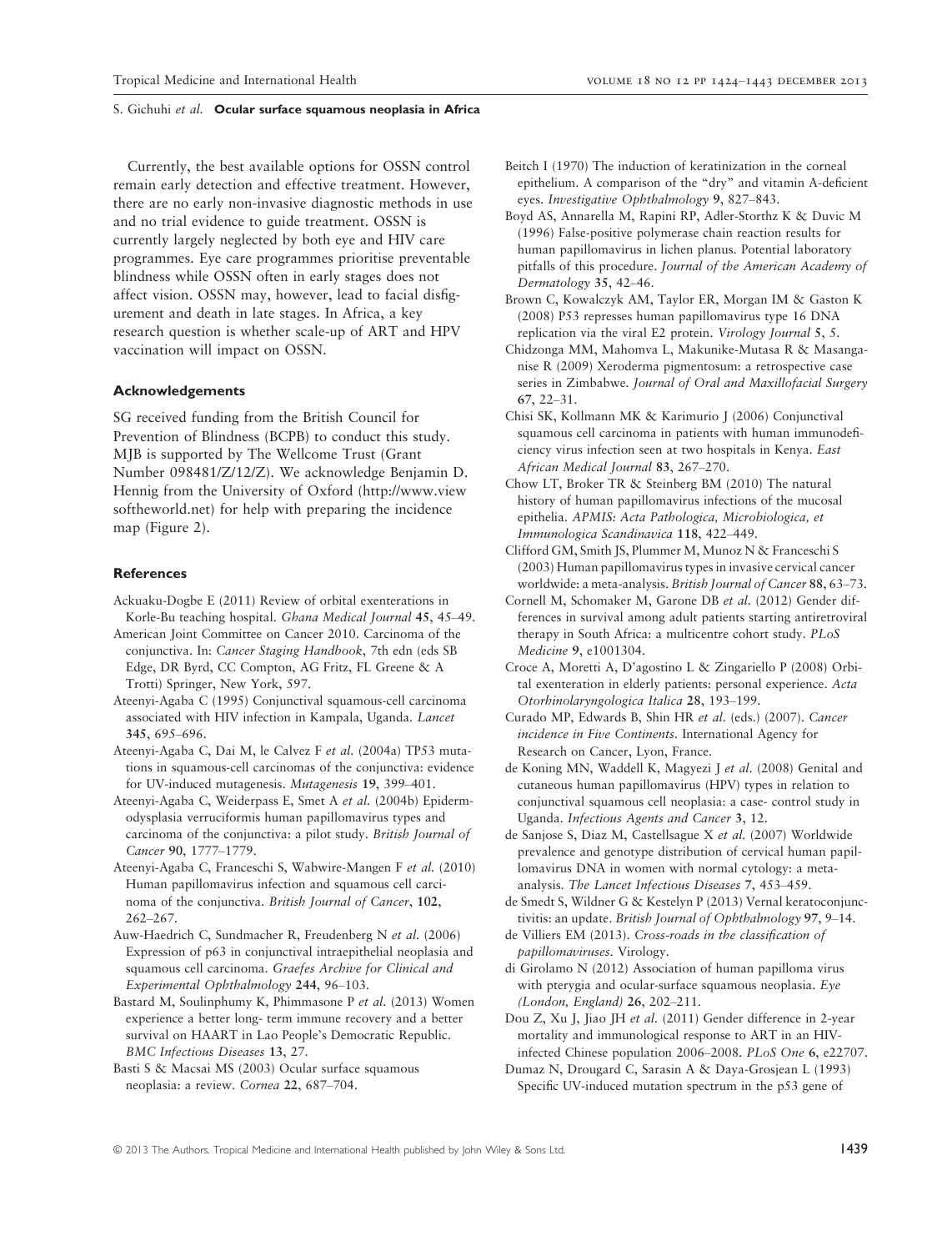skin tumors from DNA-repair-deficient xeroderma pigmentosum patients. Proceedings of the National Academy of Sciences, USA 90, 10529–10533.

Dushku N, Hatcher SL, Albert DM & Reid TW (1999) p53 expression and relation to human papillomavirus infection in pingueculae, pterygia, and limbal tumors. Archives of Ophthalmology 117, 1593–1599.

Emmanuel B, Ruder E, Lin SW, Abnet C, Hollenbeck A & Mbulaiteye S (2012) Incidence of squamous-cell carcinoma of the conjunctiva and other eye cancers in the NIH-AARP Diet and Health Study. Ecancermedicalscience 6, 254.

Eng HL, Lin TM, Chen SY, Wu SM & Chen WJ (2002) Failure to detect human papillomavirus DNA in malignant epithelial neoplasms of conjunctiva by polymerase chain reaction. American Journal of Clinical Pathology 117, 429–436.

Fufa H, Umeta M, Taffesse S, Mokhtar N & Aguenaou H (2009) Nutritional and immunological status and their associations among HIV-infected adults in Addis Ababa, Ethiopia. Food and Nutrition Bulletin 30, 227–232.

Furahini G & Lewallen S (2010) Epidemiology and management of ocular surface squamous neoplasia in Tanzania. Ophthalmic Epidemiology 17, 171–176.

Gichuhi S & Irlam JH (2013) Interventions for squamous cell carcinoma of the conjunctiva in HIV-infected individuals. Cochrane Database Systematic Review, 2, CD005643.

Goedert JJ & Cote TR (1995) Conjunctival malignant disease with AIDS in USA. Lancet 346, 257–258.

Gonzalez MA, Martin L, Munoz S & Jacobson JO (2011) Patterns, trends and sex differences in HIV/AIDS reported mortality in Latin American countries: 1996–2007. BMC Public Health 11, 605.

Grossniklaus HE, Green WR, Luckenbach M & Chan CC (1987) Conjunctival lesions in adults. A clinical and histopathologic review. Cornea 6, 78–116.

Guech-Ongey M, Engels EA, Goedert JJ, Biggar RJ & Mbulaiteye SM (2008) Elevated risk for squamous cell carcinoma of the conjunctiva among adults with AIDS in the United States. International Journal of Cancer 122, 2590–2593.

Gupta N, Sachdev R & Tandon R (2011) Ocular surface squamous neoplasia in xeroderma pigmentosum: clinical spectrum and outcome. Graefes Archive for Clinical and Experimental Ophthalmology 249, 1217–1221.

Guthoff R, Marx A & Stroebel P (2009) No evidence for a pathogenic role of human papillomavirus infection in ocular surface squamous neoplasia in Germany. Current Eye Research 34, 666–671.

Halliday GM, Damian DL, Rana S & Byrne SN (2012) The suppressive effects of ultraviolet radiation on immunity in the skin and internal organs: implications for autoimmunity. Journal of Dermatological Science 66, 176–182.

Haverkos HW (2004) Viruses, chemicals and co-carcinogenesis. Oncogene 23, 6492–6499.

Heinz C, Fanihagh F & Steuhl KP (2003) Squamous cell carcinoma of the conjunctiva in patients with atopic eczema. Cornea 22, 135–137.

Hirst LW (2007) Randomized controlled trial of topical mitomycin C for ocular surface squamous neoplasia: early resolution. Ophthalmology 114, 976–982.

Holkar S, Mudhar HS, Jain A et al. (2005) Regression of invasive conjunctival squamous carcinoma in an HIV-positive patient on antiretroviral therapy. International Journal of STD and AIDS 16, 782–783.

Hughes DS, Powell N & Fiander AN (2008) Will vaccination against human papillomavirus prevent eye disease? A review of the evidence. British Journal of Ophthalmology 92, 460–465.

Iftner T & Villa LL (2003) Chapter 12: Human papillomavirus technologies. Journal of the National Cancer Institute, Monographs 31, 80–88.

Johnson LF, Mossong J, Dorrington RE et al. (2013) Life expectancies of South African adults starting antiretroviral treatment: collaborative analysis of cohort studies. PLoS Medicine 10, e1001418.

Kanazawa S, Kitaoka T, Ueda Y, Gong H & Amemiya T (2002) Interaction of zinc and vitamin A on the ocular surface. Graefes Archive for Clinical and Experimental Ophthalmology 240, 1011–1021.

Kao AA, Galor A, Karp CL, Abdelaziz A, Feuer WJ & Dubovy SR (2012) Clinicopathologic correlation of ocular surface squamous neoplasms at bascom palmer eye institute: 2001 to 2010. Ophthalmology 119, 1773–1776.

Karcioglu ZA & Issa TM (1997) Human papilloma virus in neoplastic and non-neoplastic conditions of the external eye. British Journal of Ophthalmology 81, 595–598.

Kestelyn P, Stevens AM, Ndayambaje A, Hanssens M & van de Perre P (1990) HIV and conjunctival malignancies. Lancet 336, 51–52.

Kim Y, Choi KR, Chae MJ et al. (2013) Stability of DNA, RNA, cytomorphology, and immunoantigenicity in Residual ThinPrep Specimens. APMIS: Acta Pathologica, Microbiologica, et Immunologica Scandinavica doi: 10.1111/apm.12082 [Epub ahead of print].

Kuo KT, Chang HC, Hsiao CH & Lin MC (2006) Increased Ki-67 proliferative index and absence of P16INK4 in CIN-HPV related pathogenic pathways different from cervical squamous intraepithelial lesion. British Journal of Ophthalmology 90, 894–899.

Lauer SA, Malter JS & Meier JR (1990) Human papillomavirus type 18 in conjunctival intraepithelial neoplasia. American Journal of Ophthalmology 110, 23–27.

Lee GA & Hirst LW (1992) Incidence of ocular surface epithelial dysplasia in metropolitan Brisbane. A 10-year survey. Archives of Ophthalmology 110, 525–527.

Lee GA & Hirst LW (1995) Ocular surface squamous neoplasia. Survey of Ophthalmology 39, 429–450.

Lee GA & Hirst LW (1997) Retrospective study of ocular surface squamous neoplasia. Australian and New Zealand Journal of Ophthalmology 25, 269–276.

Lee GA, Williams G, Hirst LW & Green AC (1994) Risk factors in the development of ocular surface epithelial dysplasia. Ophthalmology 101, 360–364.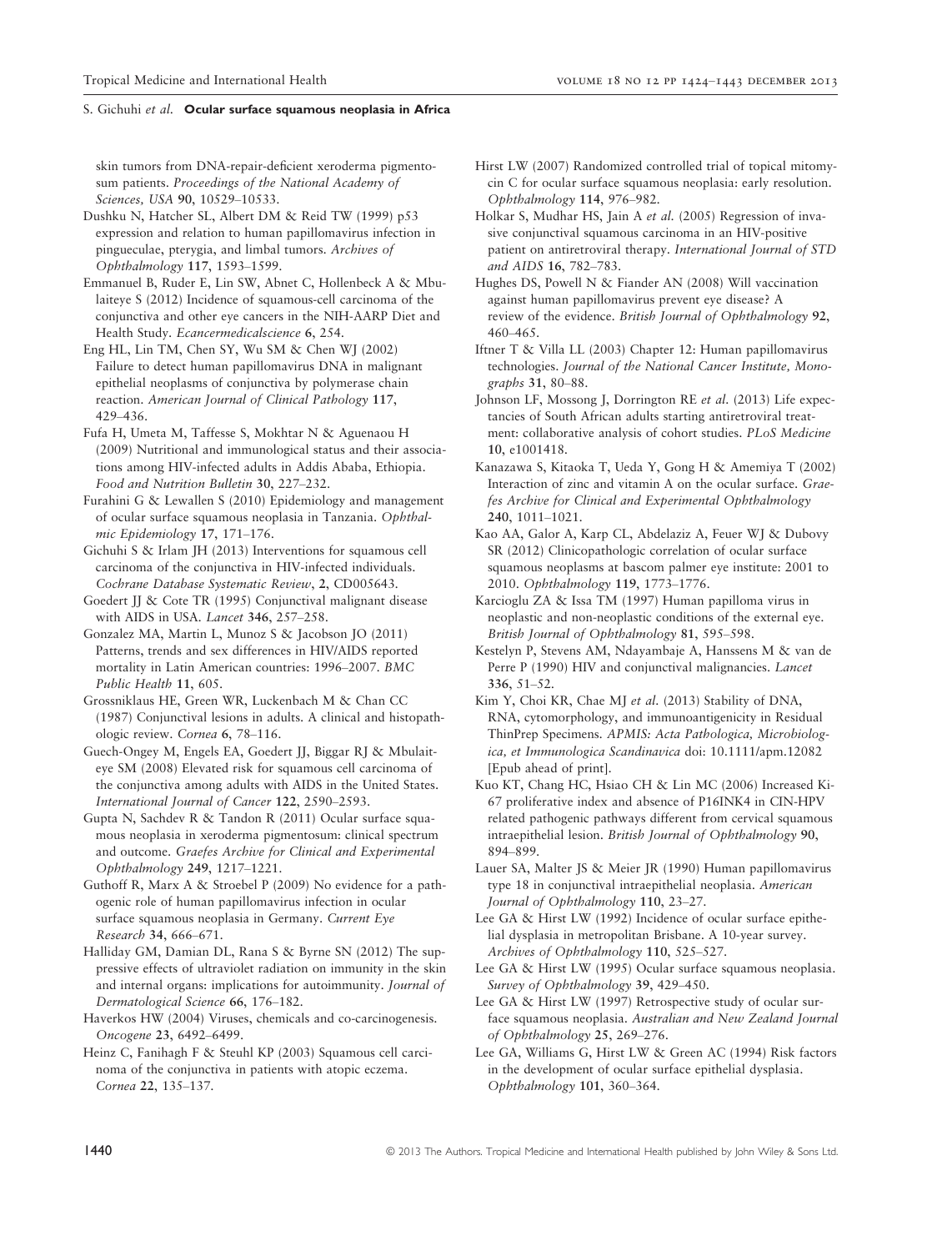- Lee SB, Au Eong KG, Saw SM, Chan TK & Lee HP (2000) Eye cancer incidence in Singapore. British Journal of Ophthalmology, 84, 767–770.
- Lynch SM & Rebbeck TR (2013) Bridging the gap between biologic, individual, and macroenvironmental factors in cancer: a multilevel approach. Cancer Epidemiology Biomarkers & Prevention 22, 485–495.

Mahomed A & Chetty R (2002) Human immunodeficiency virus infection, Bcl-2, p53 protein, and Ki-67 analysis in ocular surface squamous neoplasia. Archives of Ophthalmology 120, 554–558.

Makupa II, Swai B, Makupa WU, White VA & Lewallen S (2012) Clinical factors associated with malignancy and HIV status in patients with ocular surface squamous neoplasia at Kilimanjaro Christian Medical Centre, Tanzania. British Journal of Ophthalmology, 96, 482–484.

Maloof AJ, Ho A & Coroneo MT (1994) Influence of corneal shape on limbal light focusing. Investigative Ophthalmology & Visual Science 35, 2592–2598.

Manderwad GP, Kannabiran C, Honavar SG & Vemuganti GK (2009) Lack of association of high-risk human papillomavirus in ocular surface squamous neoplasia in India. Archives of Pathology and Laboratory Medicine 133, 1246–1250.

Margo CE & Groden LR (1986) Squamous cell carcinoma of the cornea and conjunctiva following a thermal burn of the eye. Cornea 5, 185–188.

Margo CE, Harman LE & Mulla ZD (2002) The reliability of clinical methods in ophthalmology. Survey of Ophthalmology 47, 375–386.

Masanganise R & Magava A (2001) Orbital exenterations and squamous cell carcinoma of the conjunctiva at Sekuru Kaguvi Eye Unit, Zimbabwe. Central African Journal of Medicine 47, 196–199.

Masanganise R, Rusakaniko S, Makunike R et al. (2008) A historical perspective of registered cases of malignant ocular tumors in Zimbabwe (1990 to 1999). Is HIV infection a factor? Central African Journal of Medicine 54, 28–32.

Maskew M, Brennan AT, Westreich D, McNamara L, Macphail AP & Fox MP (2013) Gender differences in mortality and CD4 count response among virally suppressed HIV- positive patients. Journal of Women's Health (2002) 22, 113–120.

McDonnell JM, McDonnell PJ & Sun YY (1992) Human papillomavirus DNA in tissues and ocular surface swabs of patients with conjunctival epithelial neoplasia. Investigative Ophthalmology & Visual Science 33, 184–189.

McKelvie PA (2002) Squamous cell carcinoma of the conjunctiva: a series of 26 cases. British Journal of Ophthalmology 86, 168–173.

Mesher D, Szarewski A, Cadman L et al. (2013) Comparison of human papillomavirus testing strategies for triage of women referred with low-grade cytological abnormalities. European Journal of Cancer 49, 2179–2186.

Moubayed P, Mwakyoma H & Schneider DT (2004) High Frequency of Human Papillomavirus 6/11, 16, and 18 Infections in Precancerous Lesions and Squamous Cell Carcinoma of the Conjunctiva in Subtropical Tanzania. American Journal of Clinical Pathology 122, 938–943.

- Munoz M, Camargo M, Soto-De Leon SC et al. (2012) The diagnostic performance of classical molecular tests used for detecting human papillomavirus. Journal of Virological Methods, 185, 32–38.
- Nakamura Y, Mashima Y, Kameyama K, Mukai M & Oguchi Y (1997) Detection of human papillomavirus infection in squamous tumours of the conjunctiva and lacrimal sac by immunohistochemistry, in situ hybridisation, and polymerase chain reaction. British Journal of Ophthalmology 81, 308–313.
- Napora C, Cohen EJ, Genvert GI et al. (1990) Factors associated with conjunctival intraepithelial neoplasia: a case control study. Ophthalmic Surgery 21, 27–30.
- Nemet AY, Martin P, Benger R et al. (2007) Orbital exenteration: a 15-year study of 38 cases. Ophthalmic Plastic and Reconstructive Surgery 23, 468–472.

Newton R, Ferlay J, Reeves G, Beral V & Parkin DM (1996) Effect of ambient solar ultraviolet radiation on incidence of squamous-cell carcinoma of the eye. Lancet 347, 1450–1451.

Newton R, Ziegler J, Beral V et al. (2001) A case-control study of human immunodeficiency virus infection and cancer in adults and children residing in Kampala, Uganda. International Journal of Cancer 92, 622–627.

Newton R, Ziegler J, Ateenyi-Agaba C et al. (2002) The epidemiology of conjunctival squamous cell carcinoma in Uganda. British Journal of Cancer 87, 301–308.

Ng J, Coroneo MT, Wakefield D & di Girolamo N (2008) Ultraviolet radiation and the role of matrix metalloproteinases in the pathogenesis of ocular surface squamous neoplasia. Investigative Ophthalmology & Visual Science 49, 5295-5306.

Odrich MG, Jakobiec FA, Lancaster WD et al. (1991) A spectrum of bilateral squamous conjunctival tumors associated with human papillomavirus type 16. Ophthalmology, 98, 628–635.

Ogun GO, Ogun OA, Bekibele CO & Akang EE (2009) Intraepithelial and invasive squamous neoplasms of the conjunctiva in Ibadan, Nigeria: a clinicopathological study of 46 cases. International Ophthalmology 29, 401–409.

Osahon AI, Ukponmwan CU & Uhunmwangho OM (2011) Prevalence of HIV seropositivity among patients with squamous cell carcinoma of the conjunctiva. Asian Pacific Journal of Tropical Biomedicine 1, 150–153.

Parkin DM, Nambooze S, Wabwire-Mangen F & Wabinga HR (2010) Changing cancer incidence in Kampala, Uganda 1991– 2006. International Journal of Cancer 126, 1187–1195.

Perez-Molina JA, Mora Rillo M, Suarez-Lozano I et al. (2012) Response to combined antiretroviral therapy according to gender and origin in a cohort of naive HIV-infected patients: GESIDA- 5808 study. HIV Clinical Trials, 13, 131–141.

Pfister RR & Renner ME (1978) The corneal and conjunctival surface in vitamin A deficiency: a scanning electron microscopy study. Investigative Ophthalmology & Visual Science 17, 874–883.

Pola EC, Masanganise R & Rusakaniko S (2003) The trend of ocular surface squamous neoplasia among ocular surface tumour biopsies submitted for histology from Sekuru Kaguvi Eye Unit, Harare between 1996 and 2000. Central African Journal of Medicine 49, 1–4.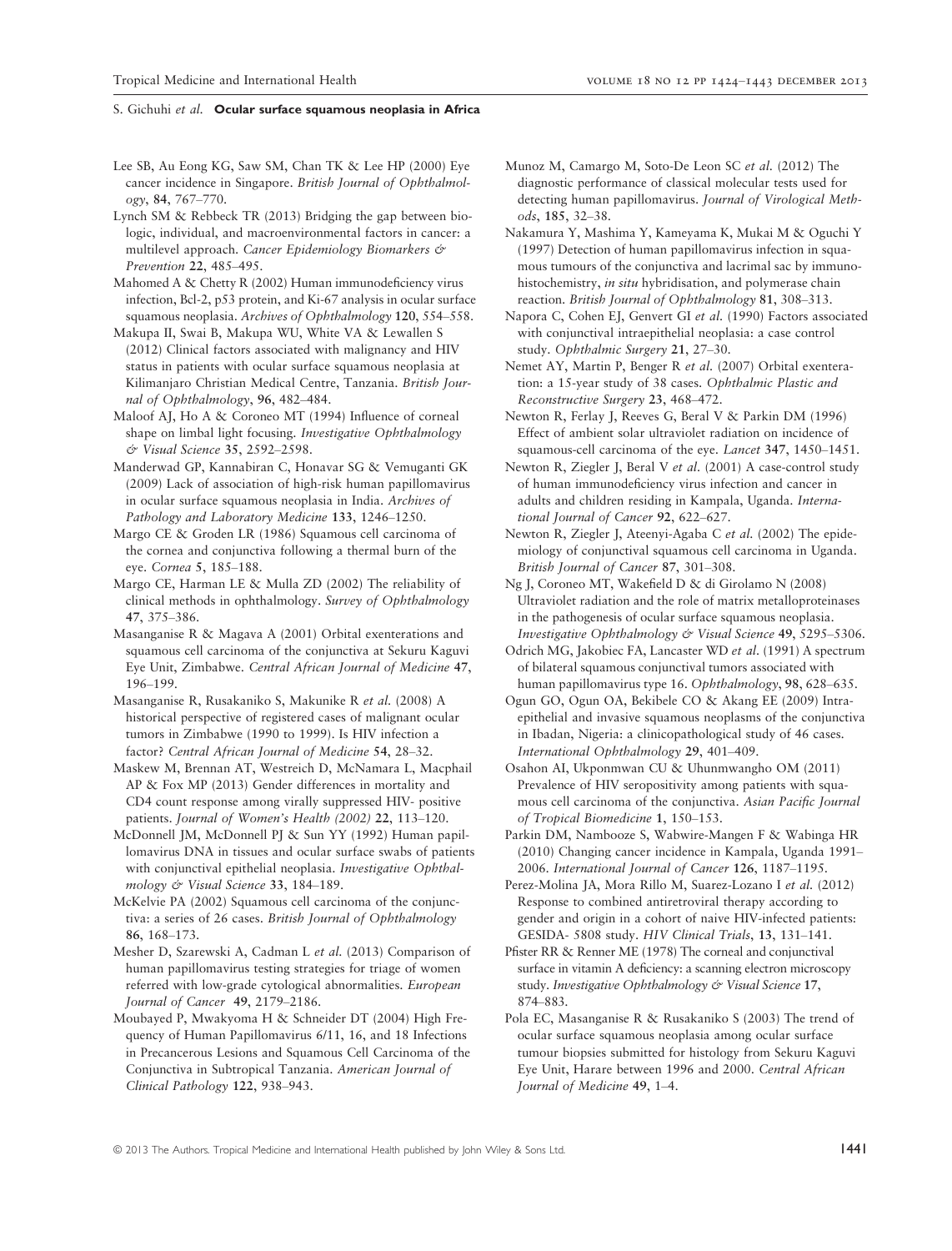Poole TR (1999) Conjunctival squamous cell carcinoma in Tanzania. British Journal of Ophthalmology 83, 177–179.

Porges Y & Groisman GM (2003) Prevalence of HIV with conjunctival squamous cell neoplasia in an African provincial hospital. Cornea 22, 1–4.

Pushker N, Kashyap S, Balasubramanya R et al. (2004) Pattern of orbital exenteration in a tertiary eye care centre in India. Clinical & Experimental Ophthalmology 32, 51–54.

Rahman I, Cook AE & Leatherbarrow B (2005) Orbital exenteration: a 13 year Manchester experience. British Journal of Ophthalmology 89, 1335–1340.

Reszec J & Sulkowski S (2005) The expression of P53 protein and infection of human papilloma virus in conjunctival and eyelid neoplasms. International Journal of Molecular Medicine 16, 559–564.

Saegusa M, Takano Y, Hashimura M, Okayasu I & Shiga J (1995) HPV type 16 in conjunctival and junctional papilloma, dysplasia, and squamous cell carcinoma. Journal of Clinical Pathology 48, 1106–1110.

Scheffner M, Werness BA, Huibregtse JM, Levine AJ & Howley PM (1990) The E6 oncoprotein encoded by human papillomavirus types 16 and 18 promotes the degradation of p53. Cell 63, 1129–1136.

Scott IU, Karp CL & Nuovo GJ (2002) Human papillomavirus 16 and 18 expression in conjunctival intraepithelial neoplasia. Ophthalmology 109(542–7), 39.

Sen S, Sharma A & Panda A (2007) Immunohistochemical localization of human papilloma virus in conjunctival neoplasias: a retrospective study. Indian Journal of Ophthalmology 55, 361–363.

Shields CL & Shields JA (2004) Tumors of the conjunctiva and cornea. Survey of Ophthalmology 49, 3–24.

Simbiri KO, Murakami M, Feldman M et al. (2010) Multiple oncogenic viruses identified in Ocular surface squamous neoplasia in HIV-1 patients. Infectious Agents and Cancer 5, 6.

Smeets SJ, Hesselink AT, Speel EJ et al. (2007) A novel algorithm for reliable detection of human papillomavirus in paraffin embedded head and neck cancer specimen. International Journal of Cancer 121, 2465–2472.

Spitzer MS, Batumba NH, Chirambo T et al. (2008) Ocular surface squamous neoplasia as the first apparent manifestation of HIV infection in Malawi. Clinical & Experimental Ophthalmology 36, 422–425.

Stanley M (2010) Pathology and epidemiology of HPV infection in females. Gynecologic Oncology 117, S5–10.

Sun EC, Fears TR & Goedert JJ (1997) Epidemiology of squamous cell conjunctival cancer. Cancer Epidemiology Biomarkers & Prevention 6, 73–77.

Tabrizi SN, McCurrach FE, Drewe RH, Borg AJ, Garland SM & Taylor HR (1997) Human papillomavirus in corneal and conjunctival carcinoma. Australian and New Zealand Journal of Ophthalmology 25, 211–215.

Taylor-Smith K, Tweya H, Harries A, Schoutene E & Jahn A (2010) Gender differences in retention and survival on antiretroviral therapy of HIV-1 infected adults in Malawi. Malawi Medical Journal 22, 49–56.

Templeton AC (1967) Tumors of the eye and adnexa in Africans of Uganda. Cancer 20, 1689–1698.

Templeton AC (1973) Tumours of the eye and adnexa. Recent Results in Cancer Research, 41(20), 3–14.

Thorsteinsson K, Ladelund S, Jensen-Fangel S et al. (2012) Impact of gender on the risk of AIDS-defining illnesses and mortality in Danish HIV-1-infected patients: a nationwide cohort study. Scandinavian Journal of Infectious Diseases 44, 766–775.

Tiong T, Borooah S, Msosa J et al. (2013) Clinicopathological review of ocular surface squamous neoplasia in Malawi. British Journal of Ophthalmology 97, 961–964.

Tornesello ML, Duraturo ML, Waddell KM et al. (2006) Evaluating the role of human papillomaviruses in conjunctival neoplasia. British Journal of Cancer 94, 446–449.

Toth J, Karcioglu ZA, Moshfeghi AA, Issa TM, Al-Ma'ani JR & Patel KV (2000) The relationship between human papillomavirus and p53 gene in conjunctival squamous cell carcinoma. Cornea 19, 159–162.

Touzri RA, Mohamed Z, Khalil E et al. (2008) Ocular malignancies of xeroderma pigmentosum: clinical and therapeutic features. Annales de Dermatologie et de Venereologie 135, 99–104.

Tulvatana W (2003) Risk factors for conjunctival squamous cell neoplasia: a matched case-control study. British Journal of Ophthalmology 87, 396–398.

Tunc M, Char DH, Crawford B & Miller T (1999) Intraepithelial and invasive squamous cell carcinoma of the conjunctiva: analysis of 60 cases. British Journal of Ophthalmology 83, 98–103.

Tuppurainen K, Raninen A, Kosunen O et al. (1992) Squamous cell carcinoma of the conjunctiva. Failure to demonstrate HPV DNA by *in situ* hybridization and polymerase chain reaction. Acta Ophthalmologica 70, 248–254.

Ukponmwan CU, Igbokwe UO & Aligbe JU (2002) Squamous cell carcinoma of the conjunctiva in Benin City Nigeria. Nigerian Journal of Medical Practice 5, 143–147.

Vajdic CM, van Leeuwen MT, McDonald SP et al. (2007) Increased incidence of squamous cell carcinoma of eye after kidney transplantation. Journal of the National Cancer Institute 99, 1340–1342.

Velema JP, Ferrera A, Figueroa M et al. (2002) Burning wood in the kitchen increases the risk of cervical neoplasia in HPVinfected women in Honduras. International Journal of Cancer 97, 536–541.

Victora CG, Huttly SR, Fuchs SC & Olinto MT (1997) The role of conceptual frameworks in epidemiological analysis: a hierarchical approach. International Journal of Epidemiology 26, 224–227.

Visser ME, Maartens G, Kossew G & Hussey GD (2003) Plasma vitamin A and zinc levels in HIV-infected adults in Cape Town, South Africa. British Journal of Nutrition 89, 475–482.

Wabinga HR, Parkin DM, Wabwire-Mangen F & Nambooze S (2000) Trends in cancer incidence in Kyadondo County, Uganda 1960–1997. British Journal of Cancer 82, 1585–1592.